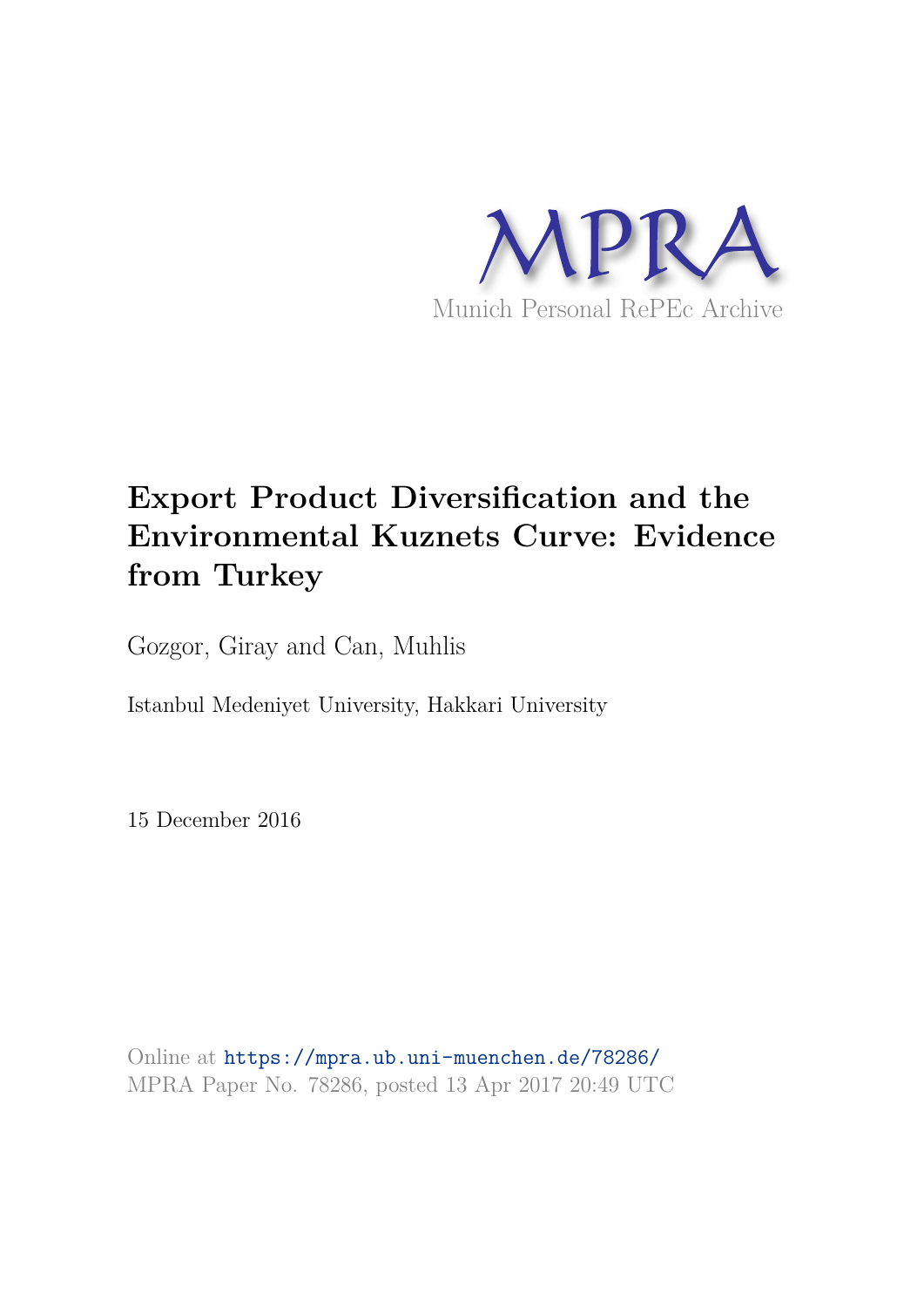# Export Product Diversification and the Environmental Kuznets Curve: Evidence from Turkey

Giray Gozgor, Ph.D. (Corresponding Author) Istanbul Medeniyet University, Istanbul, Turkey E–mail: giray.gozgor@medeniyet.edu.tr

> Muhlis Can, Ph.D. Hakkari University, Hakkari, Turkey E–mail: muhliscan@hakkari.edu.tr

### **Abstract**

Countries try to stabilize the demand for energy on one hand and sustain economic growth on other, but the worsening global warming and climate change problems have put pressure on them. This paper estimates the environmental Kuznets curve over the period 1971–2010 in Turkey both in the short and the long run. For this purpose, the unit root test with structural breaks and the cointegration analysis with multiple endogenous structural breaks are used. The effects of energy consumption and export product diversification on  $CO<sub>2</sub>$  emissions are also controlled in the dynamic empirical models. It is observed that the environmental Kuznets curve hypothesis is valid in Turkey in both the short run and the long run. The positive effect on energy consumption on  $CO<sub>2</sub>$  emissions is also obtained in the long run. In addition, it is found that a greater product diversification of exports yields higher  $CO<sub>2</sub>$  emissions in the long run. Inferences and policy implications are also discussed.

Keywords: environmental Kuznets curve; energy consumption; export product diversification; time series modeling; structural breaks

JEL Codes: Q56; O13; C32

#### Acknowledgments

This version is published at the Environmental Science and Pollution Research, 23 (21), 21594- 21603. We would like to express our gratitude to five anonymous reviewers and the editor (Philippe Garrigues) for their valuable comments and suggestions, which substantially improved the paper. All the remaining errors are our own.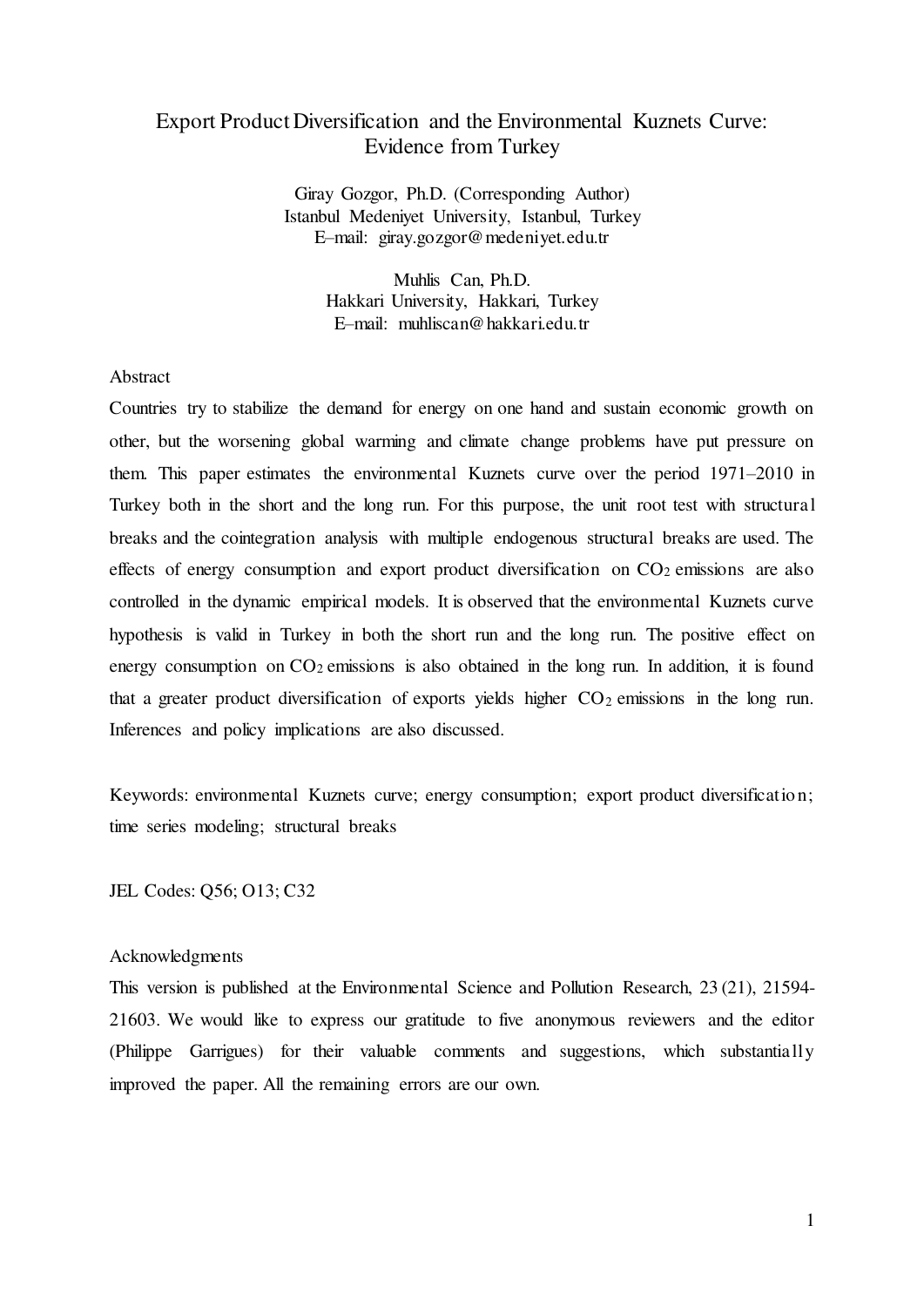#### **1. Introduction**

 $\overline{a}$ 

Countries try to stabilize the demand for energy on one hand and sustain economic growth on other, but the worsening global warming and climate change problems have put pressure on them. In recent years, countries have put serious efforts to take measures to tackle environmental degradation through agreements. Since evidence shows a serious global warming problem, scholars have also intensified their interest in empirical studies related to the environment, and the main interest of these studies is the economic growth–environmental quality nexus.

The environmental Kuznets curve hypothesis is used to investigate the relationship between environmental degradation (measured by  $CO<sub>2</sub>$  emissions per capita in general) and economic growth. According to the environmental Kuznets curve hypothesis, environmental degradation increases as a country grows economically. This situation continues until the country reaches a high level of income. When the country reaches a certain level of income (approximately upper-middle income level),  $CO<sub>2</sub>$  emissions decline. The main goal of countries at the first stage of economic development is to increase their development level, that is, to increase their output level and to create new job opportunities. In this process, environmental quality has a "secondary importance" (Onafowora and Owoye, 2014). In addition, achieving a certain (high income) level does not necessarily mean that  $CO<sub>2</sub>$  emissions in a country will decrease. In other words, policy makers should take the necessary implications into account in reducing environmental degradation.

The environmental Kuznets curve hypothesis was first introduced and empirically tested by Grossman and Kruger (1995). Empirical studies conducted after Grossman and Kruger (1995) emphasize that three different mechanisms affect the environmental Kuznets curve: scale effect, structural effect, and technique effect. First, observing the emergence of the detrition in environmental parameters (scale effect) is possible. Afterward, through structural and technique effects, there should be a decline in factors causing environmental degradation. The most important cause of structural and technique effects is the use of cleaner technology in production (Kanjilal and Ghosh, 2013).

Research studies on environmental degradation can be grouped into three main categories.<sup>1</sup> The first group focuses on the direct relationship between environmental degradation and economic growth (e.g., Dinda and Coondoo, 2006; Fodha and Zaghdoud, 2010; Friedl and Getzner, 2003; Heil and Selden, 1999; Narayan and Narayan, 2010; Romero–Avila,

<sup>&</sup>lt;sup>1</sup> Besides, some studies focus on the energy consumption–economic growth nexus. For a detailed review of the literature, see, for example, Omri (2014), Ozturk (2010), and Payne (2010).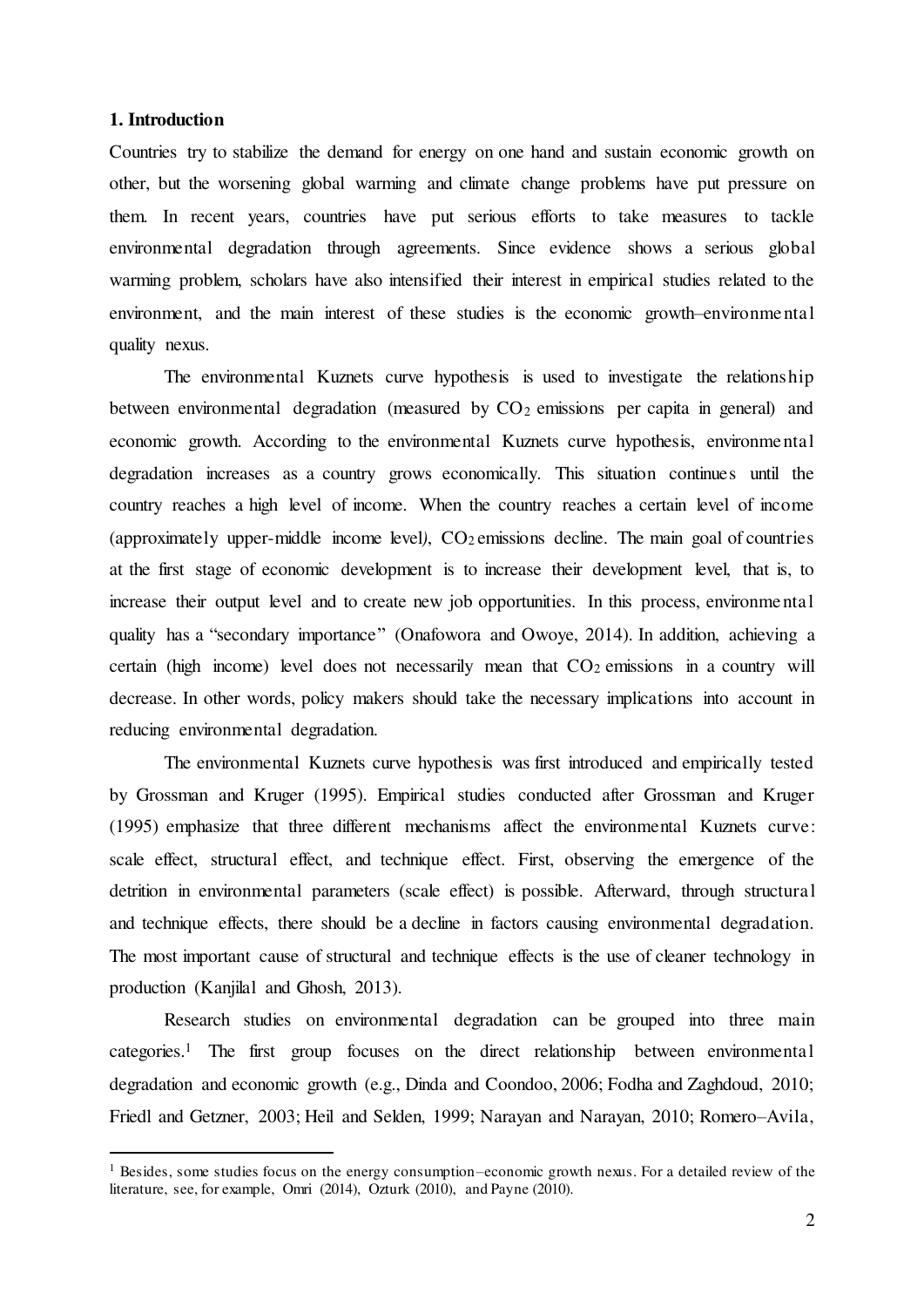2008; Song et al., 2008; Yang et al., 2015). The second group analyzes the relationships between environmental degradation, economic growth, and energy consumption (e.g., Ang, 2008; Apergis and Payne, 2009; Bilgili et al., 2016; Lean and Smyth, 2010; Ozcan, 2013; Pao and Tsai, 2010; Saboori and Sulaiman, 2013; Soytas et al., 2007). The third group studies the relationships between environmental degradation, economic growth, and energy consumption while controlling other explanatory variable(s). In these studies, employment, financial development, fixed capital formation, foreign direct investments, population density, tourism, trade openness, and urbanization are used as explanatory variables in analyzing their effects on environmental degradation (e.g., Akbostanci et al., 2009; Ang, 2009; Bento and Mountinho, 2016; Can and Gozgor, 2016; De Vita et al., 2015; Dogan and Turkekul, 2016; Farhani and Ozturk, 2015; Gozgor and Can, 2016a; Halicioglu, 2009; Javid and Sharif, 2016; Jayanthakumaran et al., 2012; Jebli et al., 2016; Kanjilal and Ghosh, 2013; Katircioglu, 2014; Ling et al., 2015; Managi and Jena, 2008; Nasir and Rehman, 2011; Onafowora and Owoye, 2014; Ozturk et al. 2016; Soytas and Sari, 2009; Tang and Tan, 2015; Wang et al., 2015; Zhang and Cheng, 2009).<sup>2</sup>

Our study belongs to the third group. Indeed, the control variables of the environmental Kuznets curve hypothesis in the third group remarkably have identical features. For instance, some of these studies use exports, imports, and trade openness as a proxy for international trade in both developed and developing countries (e.g., Bento and Moutinho, 2016, for Italy; Halicioglu, 2009, for Turkey; Jayanthakumaran et al., 2012, for China and India). However, not only the volume of trade, but also the diversity of export products can significantly affect  $CO<sub>2</sub>$ emissions since efforts to add new products into the export basket can lead to a hike in  $CO<sub>2</sub>$ emissions. In this context, the aim of our study is to investigate the dynamic relationships between CO<sub>2</sub> emissions, export product diversification, energy consumption, and per capita gross domestic product (GDP) in Turkey, where the export-led (oriented) growth strategy has been adopted<sup>3</sup>. To the best of our knowledge, this is the first study that investigates the dynamic relationships between income, energy consumption, and  $CO<sub>2</sub>$  emissions while controlling the effects of export product diversification within the context of the environmental Kuznets curve hypothesis.

 $\overline{a}$ 

<sup>&</sup>lt;sup>2</sup> Note that another branch of literature claims that data measurements in controls can be leading to biased support for the EKC hypothesis (See, e.g., Itkonen, 2012; Kaika and Zarvas, 2013a and 2013b).

<sup>&</sup>lt;sup>3</sup> We refer to the recent papers of Ageliki and Ioannis (2016), Bölük (2015) and Tutulmaz (2015) for a brief overview of Turkey's CO2 emissions, economy, and energy sector, and international trade.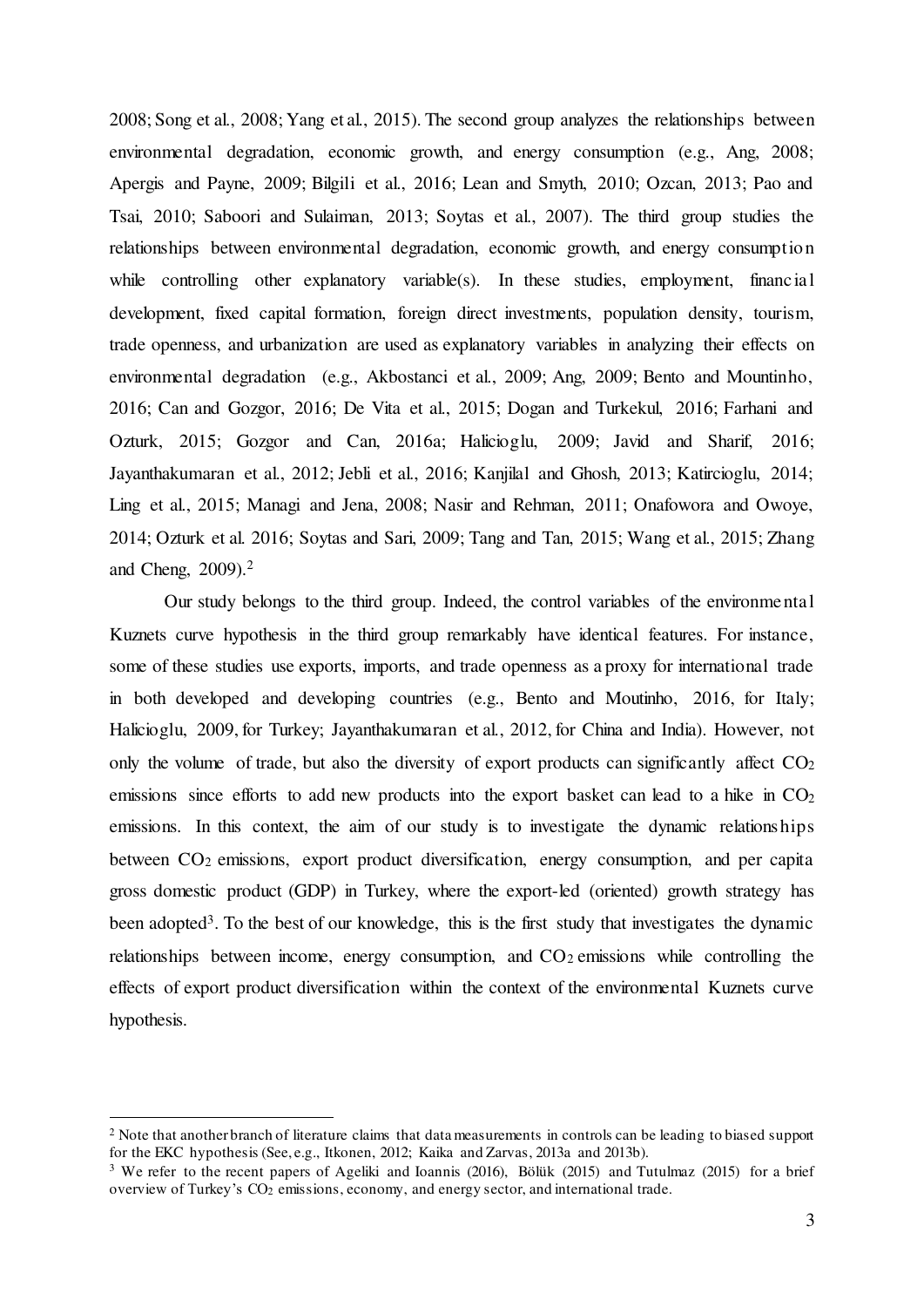Indeed, export product diversification is one of the most important issues in the international trade literature. This topic has been evaluated in the context of developing countries in particular, and one of the most important problems in developing countries is that they have a narrow export basket (Hesse, 2008). In general, the export baskets of developing economies consist of traditional products, and these countries are making an effort to widen their diversification by adding nontraditional products into their export baskets.

Studies on export product diversification mainly investigate the relationship between diversification and economic growth, and most of them have concluded that export product diversification has a significant contribution to economic growth (e.g., Aditya and Acharrya, 2013; Agosin et al., 2012; Al–Marhubi, 2000; De Pineres and Ferrantino, 1997; Gozgor and Can, 2016b; Herzer and Nowak–Lehmann, 2006; Hesse, 2008). It is important to note that the diversification of export products emerges at the first stage of the development effort, and the process continues until the country reaches a particular income level (Cadot et al., 2011). Following this process, that is, at the second stage, the country focuses on export concentration rather than diversification after a turning point. In other words, there is an inverted U relationship between export product diversification and income (Imbs and Wacziarg, 2003). This turning point is calculated to be \$22,500 by Klinger and Lederman (2006) and \$25,000 by Cadot et al. (2011).

During the process of diversifying the export basket, observing more  $CO<sub>2</sub>$  emissions in developing countries is highly possible. Diversifying the export basket may also result in an increase in energy consumption since energy plays a significant role in reaching sustainable economic growth, which means a rise in macroeconomic activity. Increasing the macroeconomic activity will bring about higher energy consumption, and energy consumption can lead to environmental degradation. At this point, this paper empirically shows that not only economic growth and energy consumption, but also export product diversification matter for CO2 emissions in Turkey over the period 1971–2010.

The remainder of the paper is organized as follows: Section 2 explains the data and empirical model and discusses the econometric methodology. Section 3 reports the empirical results. Section 4 discusses the findings and policy implications. Section 5 concludes.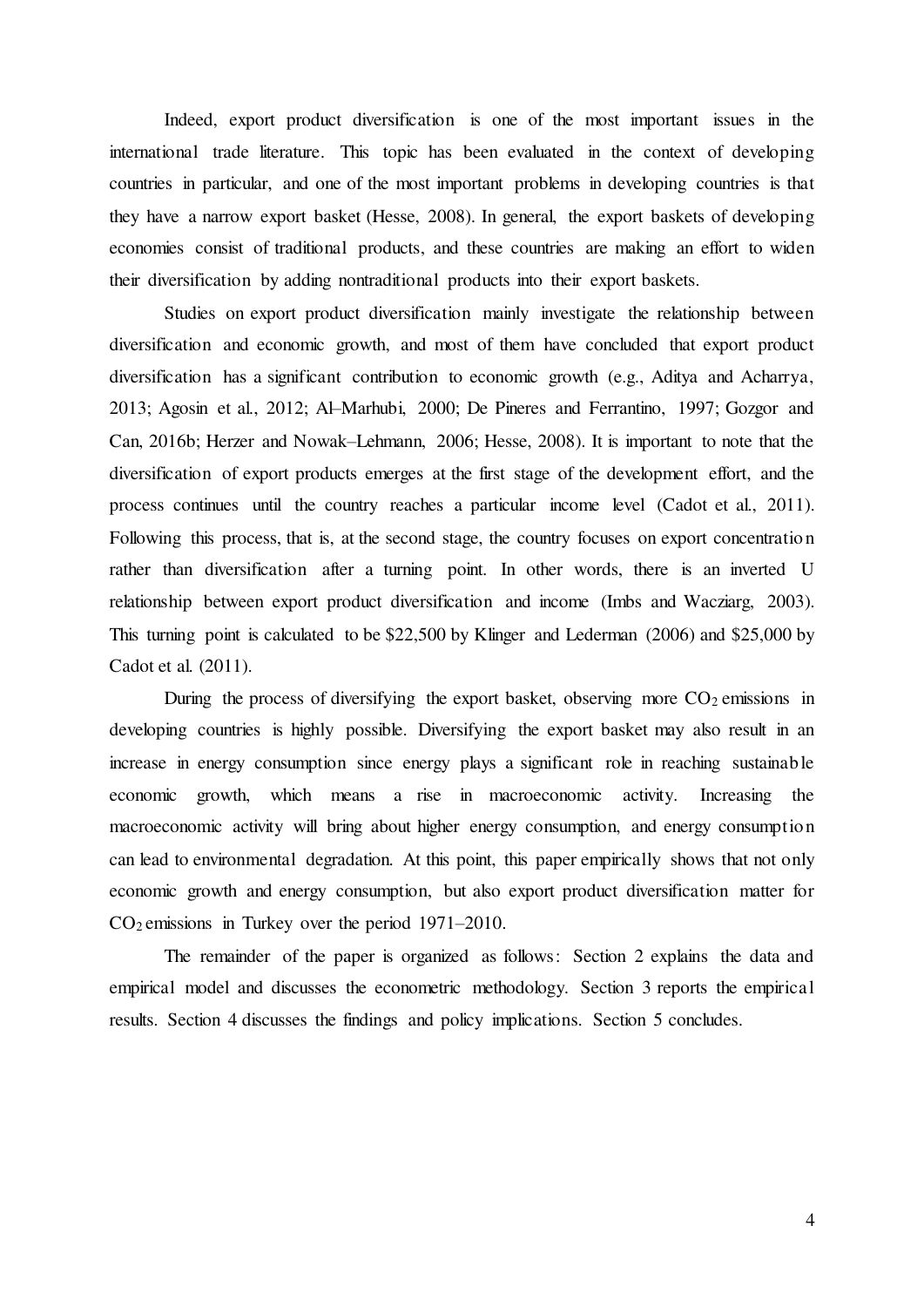#### **2. Data, Empirical Model, and Econometric Methodology**

## *2.1. Data*

This paper uses  $CO_2$  emissions (metric tons per capita) over the period 1971–2010 in Turkey as the dependent variable. The real (constant \$ price in 2005) GDP per capita and the squared real GDP per capita (constant \$ price in 2005) are used to capture the linear and nonlinear effects of income, respectively. Energy consumption (kilogram of oil equivalent) per capita is also considered in the empirical model. All of these variables are used in logarithmic form in the empirical analyses. The frequency of the data is annual. The source of the related data is the World Development Indicators (WDI) of the World Bank.

The data on the diversification of exports are obtained from the database of the International Monetary Fund (IMF). The related data set has recently been compiled by the IMF staff, and it considers indexes of diversification across products and trading partners (market or destination). Here, the product diversification index (Theil index) is the benchmark measure of the diversification of a country's exports. In addition, a higher value of the Theil index means a lower export product diversification.<sup>4</sup> Since the benchmark model is defined in logarithmic form, the export product diversification index is also considered in logarithmic form. Finally, a summary of the descriptive statistics is reported in Appendix I.

# *2.2. Empirical Model*

 $\overline{a}$ 

In this paper, a standard environmental Kuznets curve model in the literature is used; and income, squared income, and energy consumption are considered the main determinants of  $CO<sub>2</sub>$ emissions (e.g., Ang, 2008; Bilgili et al., 2016; Ozcan, 2013; Pao and Tsai, 2010; Saboori and Sulaiman, 2013; Soytas and Sari, 2009; Soytas et al., 2007; Zhang and Cheng, 2009). The income effect is measured by the level real GDP per capita and the squared real GDP per capita, and energy effect is captured by the energy consumption per capita. We also suggest that export product diversification can also be a significant determinant of  $CO<sub>2</sub>$  emissions. Therefore, the following empirical model for the environmental Kuznets curve can be written as such:

$$
CO_{2t} = f(RGDP_t^{\alpha_1}, SRGDP_t^{\alpha_2}, ENC_t^{\alpha_3}, EXPDIV_t^{\alpha_4})
$$
\n
$$
\tag{1}
$$

The empirical model in Equation (1) can be expressed in logarithmic form as such:

$$
\log CO_{2t} = \alpha_0 + \alpha_1 \log RGBP_t + \alpha_2 \log SRGDP_t + \alpha_3 \log ENC_t + \alpha_4 \log EXPDIV_t + \varepsilon_t
$$
 (2)

 $4$  In other words, finding the diversification of exports to positively contribute to  $CO<sub>2</sub>$  emissions implies that the relationship between two variables is negative. The positive sign implies that the concentration of exports positively contributes to CO2 emissions. We refer to Papageorgiou and Spatafora (2012) for the technical details and calculation method of the export product diversification (Theil) index.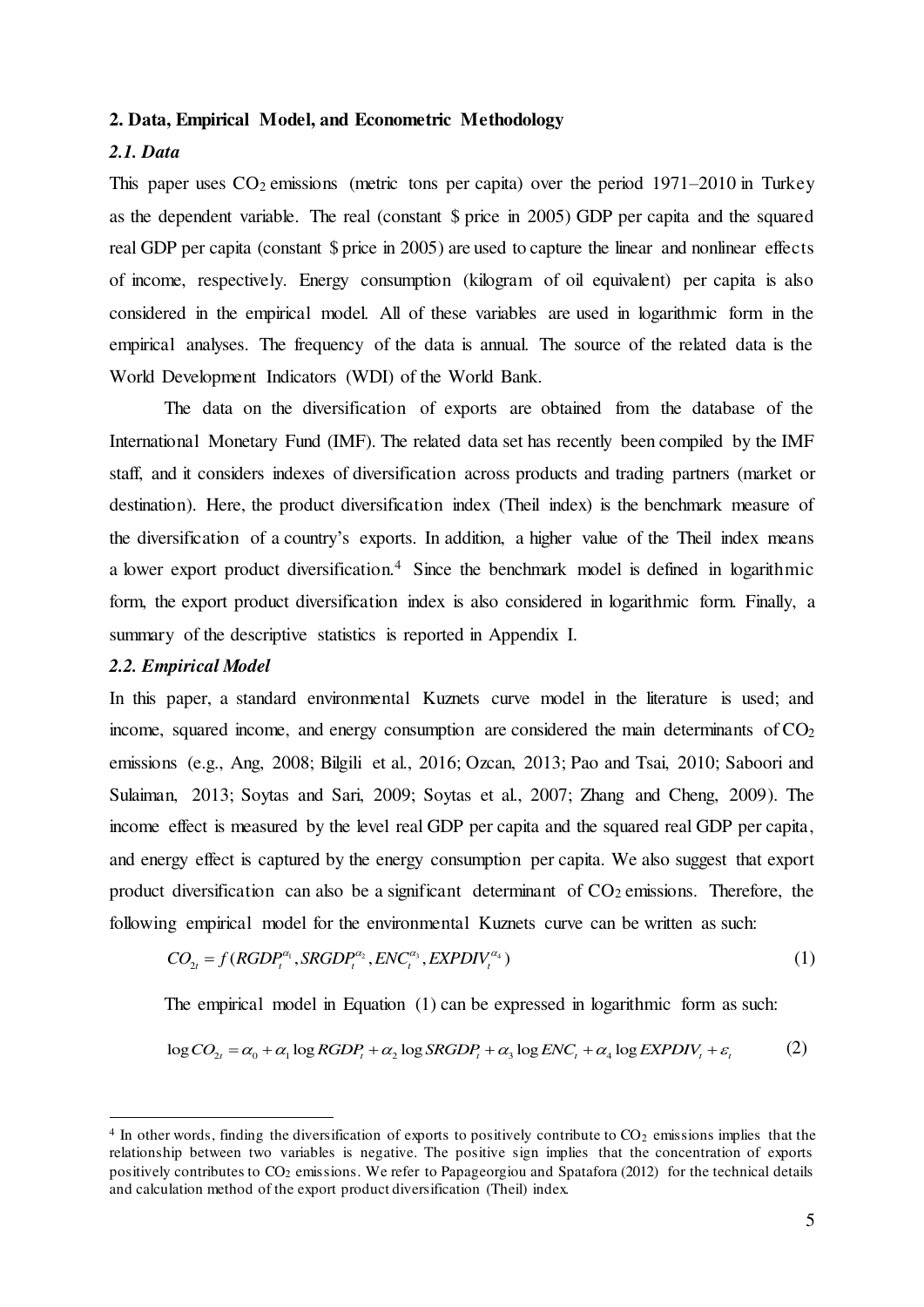In Equations (1) and (2),  $\log CO_2$  is  $CO_2$  emissions in logarithmic form at time *t*, log *RGDP*<sup>*t*</sup> and log *SRGDP*<sup>*t*</sup> are the level and the squared real GDP per capita in logarithmic form at time *t*,  $\log ENC_t$  is the energy consumption per capita in logarithmic form at time *t*;  $log$ *EXPDIV<sub>t</sub>* is the export diversification index in logarithmic form at time *t*. The error term is also denoted by  $\mathcal{E}_t$ .

It should be expected that  $\alpha_1 > 0$ ,  $\alpha_2 < 0$ , and  $\alpha_3 > 0$ . Actually, this is the main hypothesis of the paper: The environmental Kuznets curve hypothesis suggests that  $\alpha_1 > 0$  and it is elastic, as well as  $\alpha_2 \le 0$ , and both coefficients should be obtained as statistically significant. Otherwise, it can be said that there is no valid  $CO<sub>2</sub>$  emission function in the country; that is, there is a no significant inference for environmental pollution (Halicioglu, 2009). In addition, a greater energy consumption should yield a higher economic activity and should hike  $CO<sub>2</sub>$  emissions in a developing economy. As we have discussed in the introduction, the effect of export diversification  $\alpha_4$  on CO<sub>2</sub> emissions can be either positive or negative since it depends on the economic development stage of a country: it should be expected that in a developing country export basket provides pollution-intensive goods, and diversifying its export basket leads to greater  $CO<sub>2</sub>$  emissions. However, as a country develops, it starts to exclude these goods from the export basket (probably it will import these goods from other countries with "less-restrictive environmental protection laws"). So as a country's export basket sophisticates, lower CO<sub>2</sub> emissions are produced in the case of a developed country. It is important to note that the key point here is to obtain a statistically significant (long-run) coefficient.

On the other hand, reaching a long-run equilibrium can take time for  $CO<sub>2</sub>$  emissions in Turkey. In such case, the speed of adjustment between short-run and long-run  $CO<sub>2</sub>$  emissions can also be modeled by the following error correction model (ECM):

$$
\Delta \log CO_{2t} = \alpha_0 + \sum_{i=1}^n \alpha_i \Delta \log CO_{2t-k} + \sum_{i=0}^n \alpha_2 \Delta \log RGBP_{t-k} + \sum_{i=0}^n \alpha_3 \Delta \log SRGDP_{t-k} + \sum_{i=0}^n \alpha_4 \Delta \log ENC_{t-k} + \sum_{i=0}^n \alpha_5 \Delta \log EXPDIV_{t-k} + \alpha_6 \varepsilon_{t-1} + \mu_t
$$
\n(3)

In Equation (3),  $\Delta$  indicates the change in both dependent and independent variables, and  $\mu$  is the error term. In addition,  $\varepsilon$ <sub>1-1</sub> is the lagged error correction term (ECT) obtained from the estimation of Equation (2), and it represents the speed of adjustment of the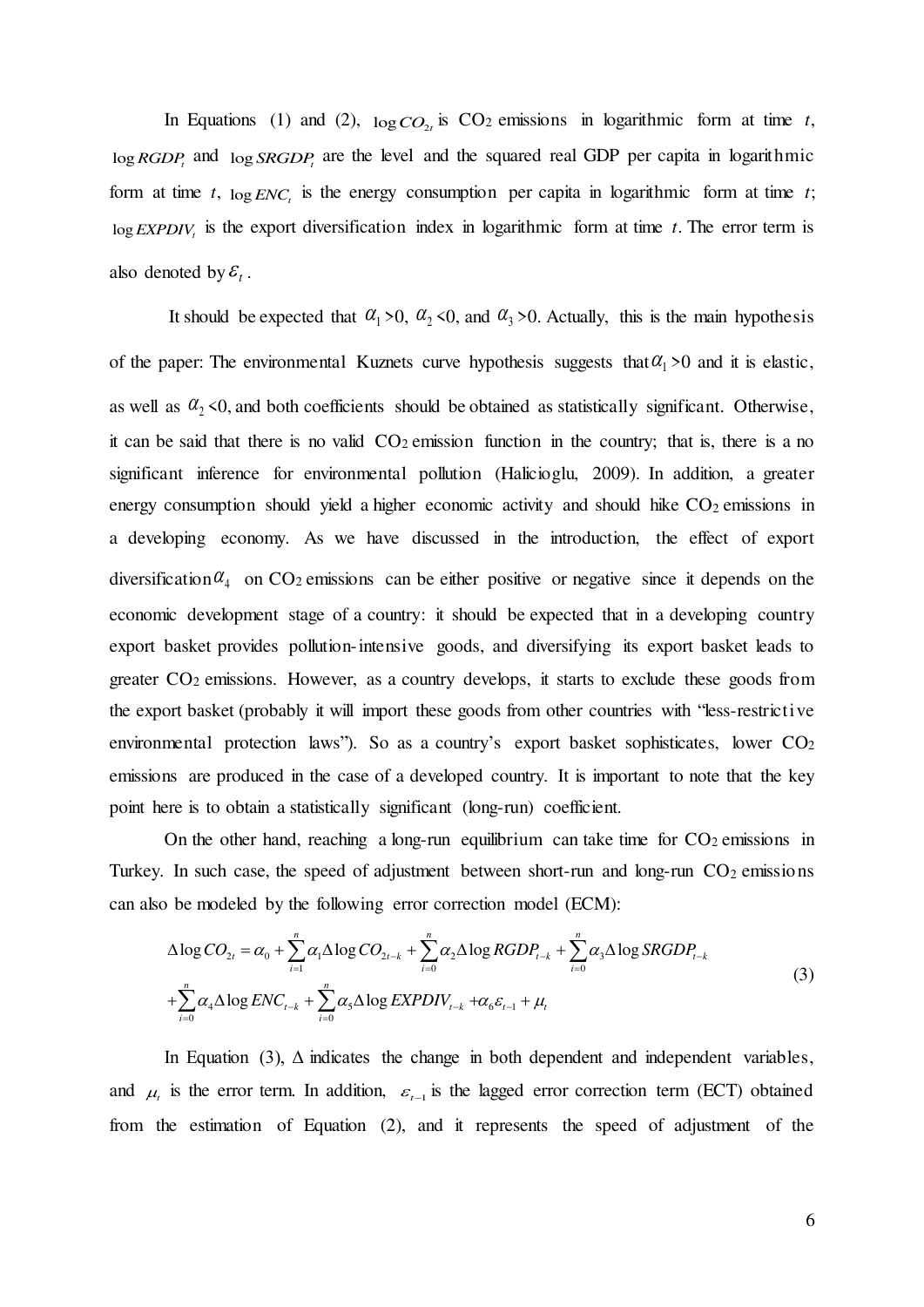disequilibrium between short-run and long-run levels of  $CO_2$  emissions. It is expected that  $\alpha_{\epsilon}$  $<0$ .

#### *2.3. Econometric Methodology*

First, following Strazicich et al. (2004), the unit root tests of Lee and Strazicich (2003 and 2013), which accounts for two endogenous structural breaks and one endogenous structural break in the series, is implemented, respectively. To successfully implement the cointegration analysis, finding a statistically significant unit root in all (five) variables is necessary.

Second, the cointegration test of Maki (2012), which considers the structural breaks in the level and regime shifts, is run. The null hypothesis of the test is "there is no cointegration among the series," and the alternative hypothesis is "cointegration with *i* breaks." The critical values are generated by the Monte Carlo simulations in Maki (2012). In addition, the maximum number of structural breaks is selected as two events. The most important feature of the cointegration test of Maki (2012) is considering each period as a potential structural break point. In other words, the test statistics of the cointegration test of Maki (2012) is defined to determine the endogenous structural break(s).

At this stage, Maki (2012) offers four different models to analyze the cointegrating relationships between the variables. These models can be written as follows:

*Model 1* considers the structural break(s) in the level (intercept) without the time trend:

$$
y_t = \mu + \sum_{i=1}^k \mu_i K_{i,t} + \beta x_t + v_t
$$
\n(4)

*Model 2* considers the structural break(s) in the level (intercept) and the coefficients without the time trend:

$$
y_t = \mu + \sum_{i=1}^k \mu_i K_{i,t} + \beta x_t + \sum_{i=1}^k \beta_i x_i K_{i,t} + \nu_t
$$
\n(5)

*Model 3* considers the structural break(s) in the level (intercept) and the coefficients with the time trend:

$$
y_t = \mu + \sum_{i=1}^k \mu_i K_{i,t} + \gamma x + \beta x_t + \sum_{i=1}^k \beta_i x_i K_{i,t} + \nu_t
$$
 (6)

*Model 4* considers the structural break(s) in the level (intercept), the coefficients, and the time trend:

$$
y_{t} = \mu + \sum_{i=1}^{k} \mu_{i} K_{i,t} + \gamma t + \sum_{i=1}^{k} \gamma_{i} t K_{i,t} + \beta x_{t} + \sum_{i=1}^{k} \beta_{i} x_{i} K_{i,t} + v_{t}
$$
(7)

7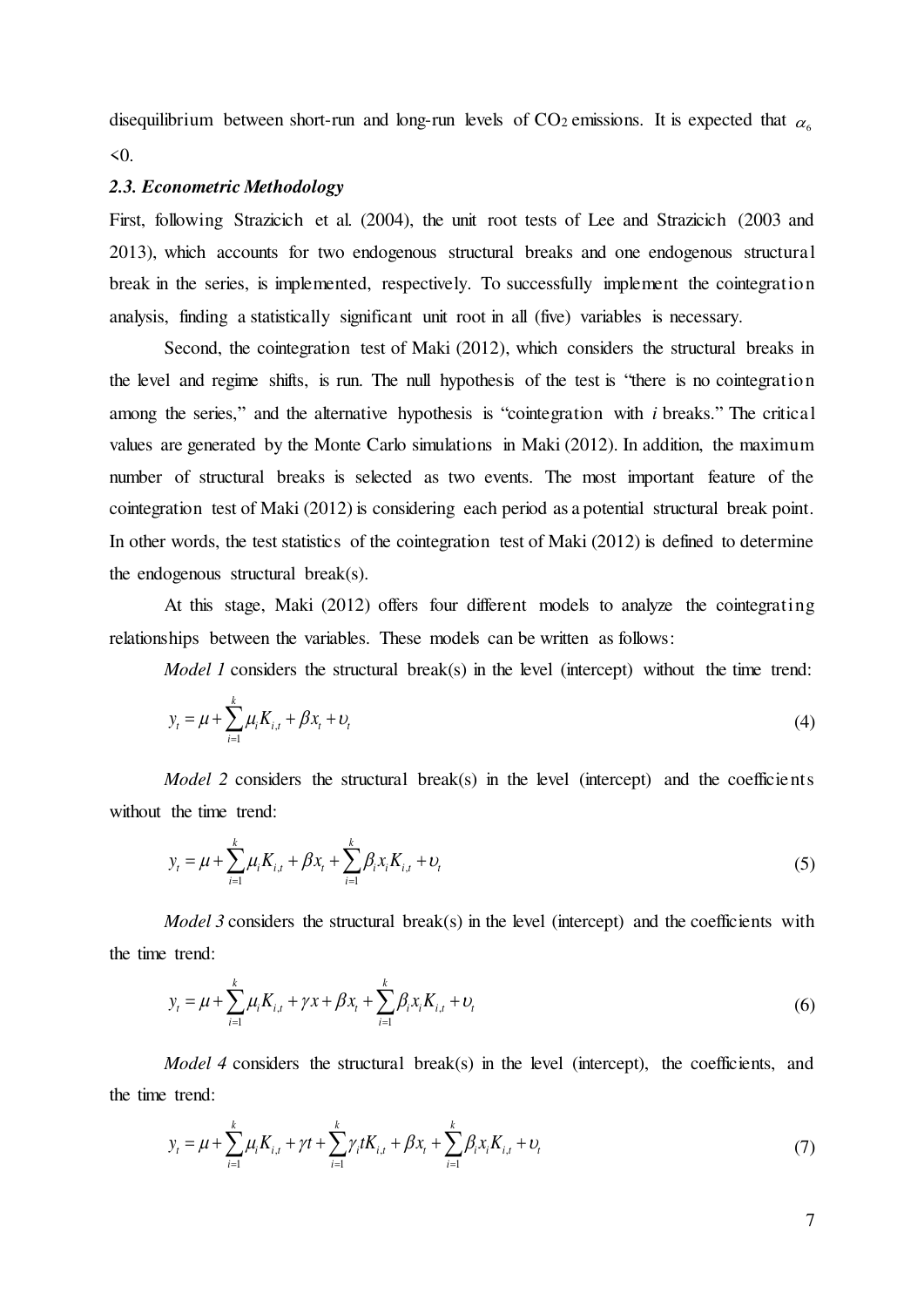In Equations (4) to (7),  $K_{i,t}$  is the dummy variable, and if the test statistics is greater than the critical value,  $K_{i,t} = 1$ ; otherwise, it will be equal to zero  $(K_{i,t} = 0)$ .  $\mu_i$  is the constant (intercept),  $\gamma$  is the coefficient,  $\beta$  is the time trend, and  $U_t$  is the error terms.

Since the results of the unit root test consider the break in the level and they indicate significant  $I(1)$  for all variables, the cointegration test of Maki (2012) that models the break in the level is used. In other words, *model 1* (structural break(s) in the level (intercept) without the time trend) is used within the cointegration test methodology of Maki (2012).

Third, the long-run coefficients of the model that is represented in Equation (2) are estimated with the dynamic ordinary least squares (DOLS) by Stock and Watson (1993) with the heteroskedasticity and autocorrelation consistent (HAC) standard errors (Bartlett kernel, Newey-West fixed bandwidth  $= 4.0000$ . Following Apergis and Lau (2015), two structural break dates are also included, and the selection of structural break dates is based on the results of unit root tests of Lee and Strazicich (2003, 2013).

Fourth, the ECM for the short-run coefficients are estimated for the empirical model expressed in Equation (3).

Fifth, the Granger causality/block exogeneity Wald tests are run, and the test procedure can be identified as follows:

$$
\begin{bmatrix}\n\Delta \log CO_{2t} \\
\Delta \log RGDP_{t} \\
\Delta \log SRGDP_{t} \\
\Delta \log SRGDP_{t} \\
\Delta \log EXPOL_{t}\n\end{bmatrix} =\n\begin{bmatrix}\n\mu_{1} \\
\mu_{2} \\
\mu_{3} \\
\mu_{4} \\
\mu_{5}\n\end{bmatrix} +\n\begin{bmatrix}\n\lambda_{1,11} & \lambda_{1,21} & \lambda_{1,31} & \lambda_{1,41} & \lambda_{1,51} \\
\lambda_{2,11} & \lambda_{2,21} & \lambda_{2,31} & \lambda_{2,41} & \lambda_{2,51} \\
\lambda_{3,11} & \lambda_{3,21} & \lambda_{3,31} & \lambda_{3,41} & \lambda_{3,51} \\
\lambda_{4,11} & \lambda_{4,21} & \lambda_{4,31} & \lambda_{4,41} & \lambda_{4,51} \\
\lambda_{5,11} & \lambda_{5,21} & \lambda_{5,31} & \lambda_{5,41} & \lambda_{5,51}\n\end{bmatrix}\n\begin{bmatrix}\n\Delta \log RCDP_{t-1} \\
\Delta \log SRGDP_{t-1} \\
\Delta \log EXPDIV_{t-1}\n\end{bmatrix} +\n\begin{bmatrix}\n\lambda_{1,1k} & \lambda_{1,1l} & \lambda_{1,2l} & \lambda_{1,3l} & \lambda_{1,3l} & \lambda_{1,4l} & \lambda_{1,5l} \\
\lambda_{2,1k} & \lambda_{2,2k} & \lambda_{2,3k} & \lambda_{2,4k} & \lambda_{2,5k} \\
\lambda_{2,1k} & \lambda_{2,2k} & \lambda_{2,3k} & \lambda_{2,4k} & \lambda_{2,5k} \\
\lambda_{3,1k} & \lambda_{3,2k} & \lambda_{3,3k} & \lambda_{3,4k} & \lambda_{3,5k} \\
\lambda_{4,1k} & \lambda_{4,2,k} & \lambda_{4,3,k} & \lambda_{4,4,k} & \lambda_{4,5,k} \\
\lambda_{5,1k} & \lambda_{5,2,k} & \lambda_{5,3,k} & \lambda_{5,4k} & \lambda_{5,5,k}\n\end{bmatrix}\n\begin{bmatrix}\n\Delta \log RCDP_{t-1} \\
\Delta \log RGDP_{t-1} \\
\Delta \log SRGDP_{t-1} \\
\Delta \
$$

In Equation (8),  $\mathbf{E}CT_{t-1}$  is the lagged error correction term obtained from the long-run equilibrium model.  $\mathcal{E}_{1,t}$ ,  $\mathcal{E}_{2,t}$ ,  $\mathcal{E}_{3,t}$ ,  $\mathcal{E}_{4,t}$ , and  $\mathcal{E}_{5,t}$  indicate the independent and identically distributed random errors, and they are defined within a finite covariance matrix with mean zero.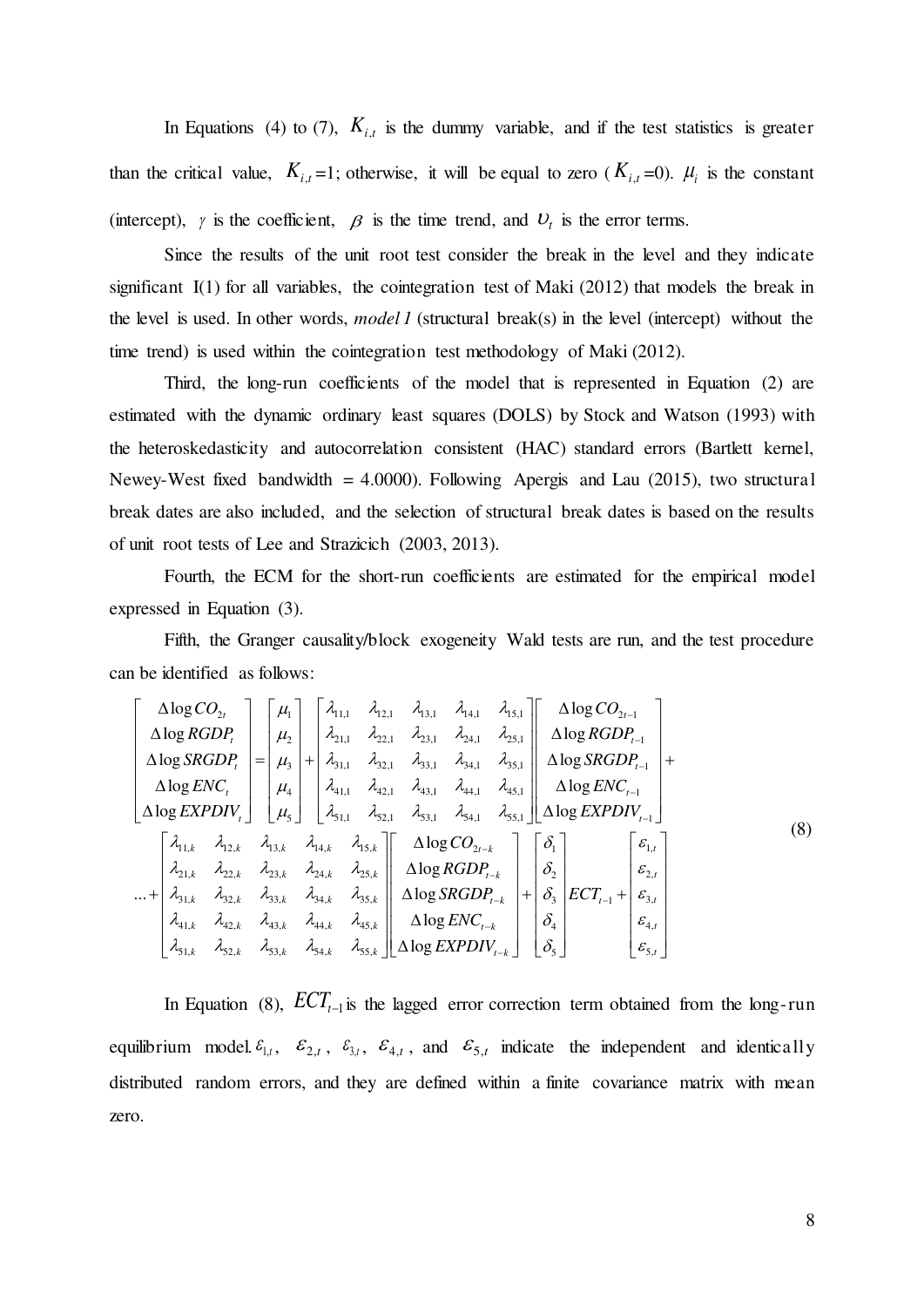#### **3. Empirical Results**

First, the results of the unit root test of Lee and Strazicich (2003) are reported in Table 1 (see panel A). The results of the unit root test of Lee and Strazicich (2013) are also reported in Table 1 (see panel B) for each of the five variables. The results here are considered for the structural break in the level.

[Insert Table 1 around here]

The results in Table 1 indicate that all variables contain a unit root at a statistical significance level of 5% and the first difference  $(\Delta)$  among them is stationary. In other words, all variables can be defined as I(1) process. Therefore, it is observed that all variables in the empirical model are suitable for the cointegration technique.

Second, the results of the cointegration test of Maki (2012) are reported in Table 2.

[Insert Table 2 around here]

The results of the four models of the cointegration test of Maki (2012) in Table 2 indicate that the cointegration of log  $CO_2$  emissions – log GDP per capita – log squared GDP per capita  $-\log$  energy consumption  $-\log$  export diversification is statistically significant at the 1% level. Therefore, the short-run and long-run coefficients can be obtained.

The results of the DOLS estimations for long-run coefficients are reported in Table 3. As expected, the long-run coefficients of the log real GDP per capita are positive and elastic (7.53), and the long-run coefficients of the log squared log real GDP per capita are negative and inelastic (–0.94). In addition, the long-run coefficients of the log energy consumption per capita are also positive and inelastic (0.61), as expected. The effects of income variables are statistically significant at the 1% level. In addition, the coefficients of the energy consumption, and the structural break dates are statistically significant at the 5% level.

[Insert Table 3 around here]

The effect of the log export product diversification (Theil index) on the log  $CO<sub>2</sub>$ emissions is also found to be negative and inelastic  $(-0.046)$ , and that means export diversification yields higher  $CO<sub>2</sub>$  emissions. The long-run coefficient of the log export product diversification is obtained as statistically significant at the 1% level. In other words, the results in Table 3 indicate that one percent decrease in the Theil index (one percent increase in export product diversification) to increase  $CO<sub>2</sub>$  emissions by 0.046 percent in Turkey over the long run.

The results of the ECM are reported in Table 4. Now, the effects of the lagged log real GDP per capita and the lagged log squared real GDP per capita on  $CO<sub>2</sub>$  emissions are positive and elastic  $(14.46)$  and negative and elastic  $(-2.007)$ , respectively. In addition, their short-run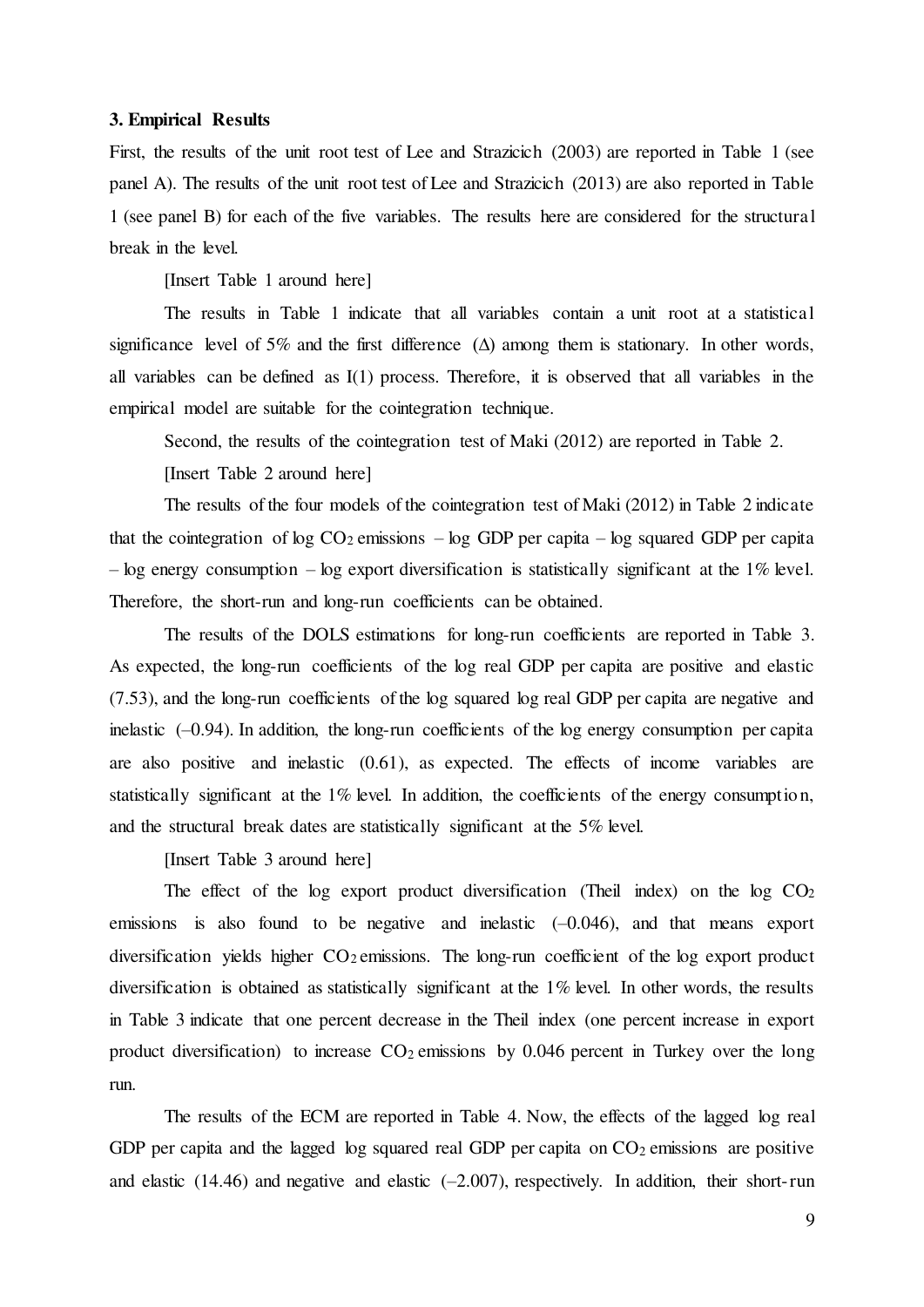coefficients are found to be statistically significant at the 5% level. The positive and inelastic coefficients for the lagged  $CO<sub>2</sub>$  emissions (0.25) and the lagged log energy consumption per capita (0.11) are also obtained; however, their short-run coefficients are found to be statistically insignificant.

[Insert Table 4 around here]

The ECT term of the ECM regression is  $-0.263$ , and it is found to be statistically significant at the 5% level. Here, the negative sign implies that  $CO<sub>2</sub>$  emissions in Turkey converge to its long-run equilibrium path by a speed of adjustment of 26.3% through the channels of the real GDP per capita, squared real GDP per capita, energy consumption per capita, and export product diversification (Theil) index.

The short-run impact of the log export diversification (Theil) index on the log  $CO<sub>2</sub>$ emissions is found to be  $-0.033$ , but the coefficient is not statistically significant in the short run. Diversification process of the export basket takes time in any developing economy, and it should be expected to obtain the statistically insignificant effects for the short-run. Note that the long-run effect of product diversification of the export basket on  $CO<sub>2</sub>$  emissions is found as statistically significant. Finally, the results of the Granger causality/block exogeneity Wald tests are reported in Table 5.

[Insert Table 5 around here]

The results in Table 5 indicate that a statistically significant causal relationship runs from the log real GDP per capita and the log squared real GDP per capita to the log  $CO<sub>2</sub>$ emissions in the short run. These results are in line with the results of ECM estimations for the short-run coefficients. In addition, the overall chi-square test statistics of the causality relationship for the  $log CO<sub>2</sub>$  emissions is also statistically significant. These results are in line with the results of the DOLS estimations for long-run coefficients. Therefore, the results of the Granger causality/block exogeneity Wald tests show that previously obtained empirical results for both the short run and the long run are statistically robust in modeling  $CO<sub>2</sub>$  emissions in Turkey.

In addition, it is observed that a statistically significant causal relationship runs from the log CO2 emissions, log real GDP per capita, and log squared real GDP per capita to the log energy consumption per capita in the short run. Plus the overall chi-square test statistics of the causal relationship for the log energy consumption per capita is also statistically significant. Therefore, it is found that income per capita causes energy consumption in a direct way, and income causes energy consumption indirectly through  $CO<sub>2</sub>$  emissions in Turkey. Plus the causal effect of income per capita is found to be nonlinear.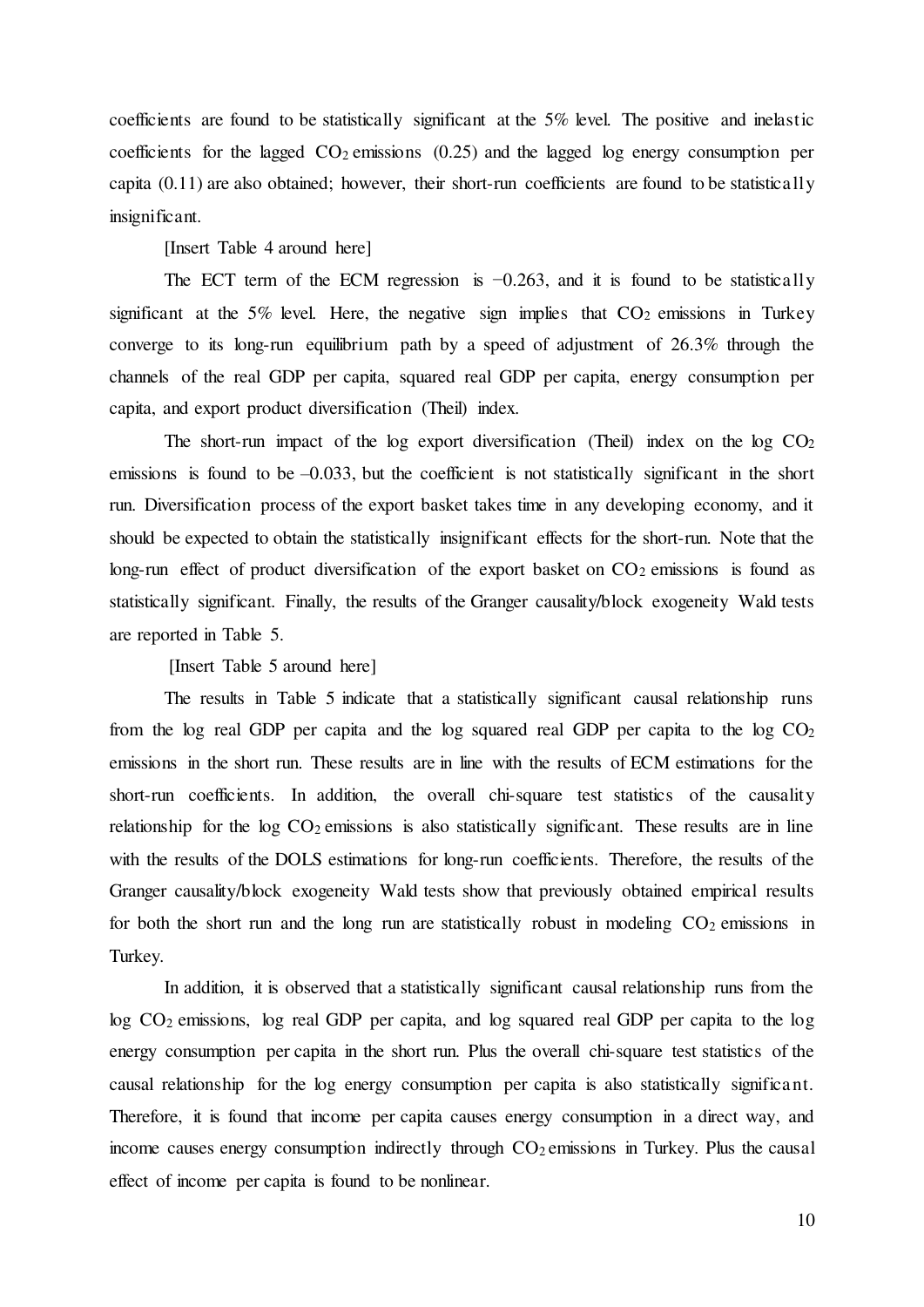#### **4. Discussion and Policy Implications**

# *4.1. Discussion*

The empirical results show that the environmental Kuznets curve hypothesis is valid in Turkey over the period under concern. It is observed that income is the most important variable in explaining CO2 emissions in Turkey since its effect is statistically significant in both the short run and the long run. Besides, there is an inverted U relationship between income and  $CO<sub>2</sub>$ emissions in Turkey; that is, empirical evidence for the validity of the environmental Kuznets curve hypothesis illustrates that the level of  $CO<sub>2</sub>$  emissions increases with income at first until they reach stabilization. Then, they reduce in the long run. It is also found that energy consumption is positively related to  $CO_2$  emissions in Turkey in the long run, as expected in the case of a developing country. These empirical results on the effects of income and energy consumption on  $CO<sub>2</sub>$  emissions are in line with the previous empirical results of studies on several developing countries (e.g., Halicioglu, 2009, for Turkey; Javid and Sharif, 2016, for Pakistan; Jayanthakumaran et al., 2012, for China and India; Kanjilal and Ghosh, 2013, for India; Managi and Jena, 2008, for India; Nasir and Rehman, 2011, for Pakistan; Tang and Tan, 2015, for Vietnam). In other words, the  $CO<sub>2</sub>$  emission function with energy consumption is valid in Turkey, and this result is in line with the previous findings of Halicioglu (2009) in particular. These results mean that forecasting future  $CO<sub>2</sub>$  emissions from past levels of income and energy consumption is possible in the long-run.

Finally, it is also observed that the wider product diversification in the export basket yields higher CO<sub>2</sub> emissions in Turkey in the long run. However, the short-run effect is found to be statistically insignificant. To the best of our knowledge, these are the first empirical results on the effect of export basket diversification on  $CO<sub>2</sub>$  emissions in the literature.

#### *4.2. Policy Implications*

Empirical findings show that there could be some environmental policy implications that would suppress  $CO<sub>2</sub>$  emissions. First, it is observed that rapid economic growth leads to a hike in environmental pollutants. However, sustainable economic growth is crucial for any developing economy not only for catching up with developed economies but also for creating new job opportunities, especially for young people. So in developing economies, as income increases, CO2 emissions systematically increase as well. At this point, policy implications should focus on reducing the initial costs of environmentally friendly investments.

Second, given that Turkey is still a net energy importer and energy consumption increases as per capita income increases, reducing the level of energy consumption is also not feasible. Here, policy implications should be based on supporting the more efficient use of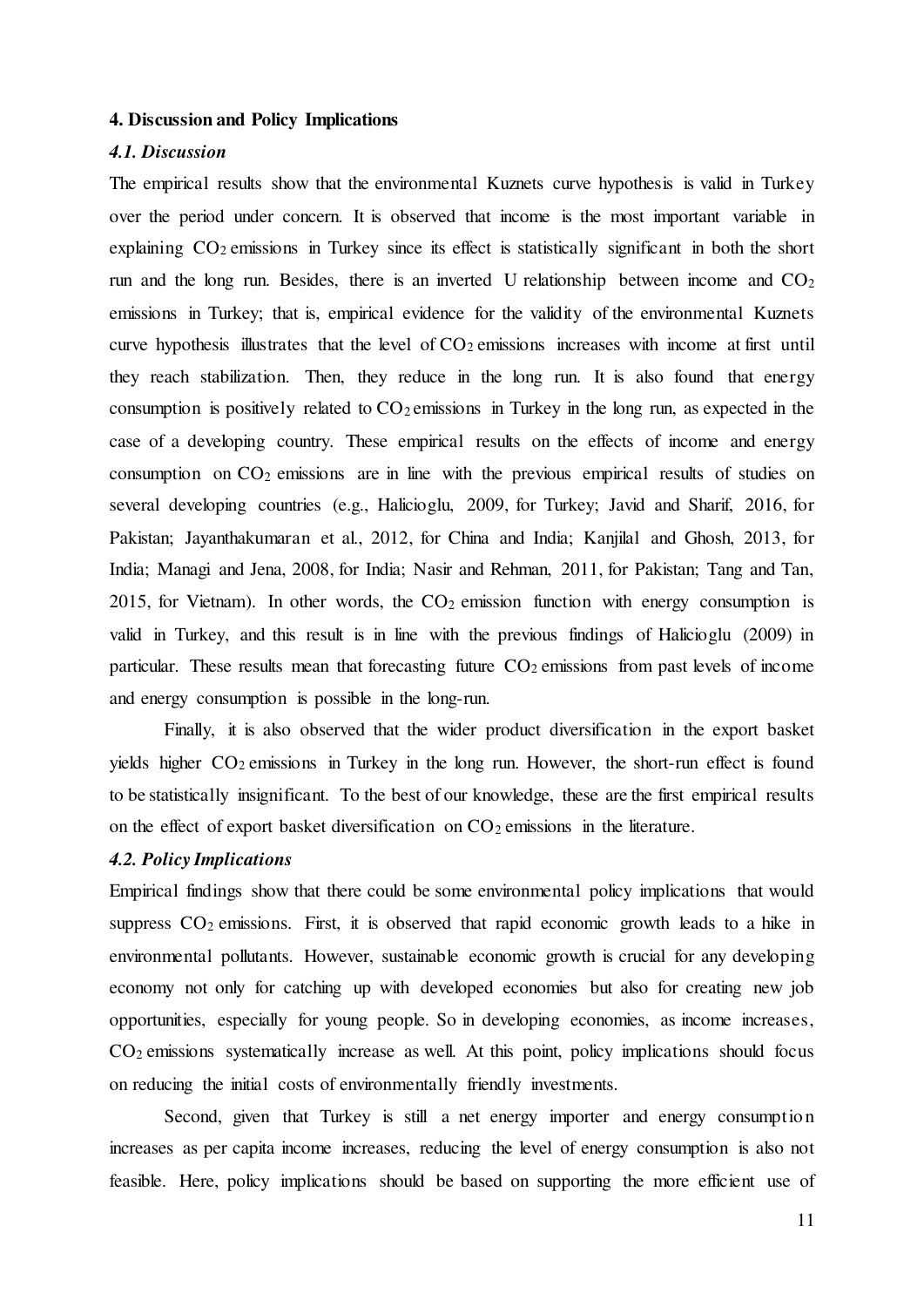renewable energy in the Turkish economy. It should be noted that investment or tax incentives on technologies that consume renewable energy can be noteworthy policy tools.

Third, another issue is the efficient use of nuclear energy in the production process. Indeed, nuclear energy can reduce the consumption of fossil energy sources; therefore, it can suppress the  $CO<sub>2</sub>$  emissions in Turkey. It can be suggested that the policy implications for nuclear energy can provide significant results in reducing  $CO<sub>2</sub>$  emissions in Turkey.

Fourth, the results from this paper also indicate that export product diversification significantly affects  $CO_2$  emissions in Turkey. Indeed, it is found that the product diversification of exports can be beneficial not only for rapid economic growth but also for environmental pollutant management. For instance, firms should avoid producing goods that cause severe  $CO<sub>2</sub>$ emissions. This issue should be assessed in widening the export basket, and products with high  $CO<sub>2</sub>$  emissions can be imported. Of course, all of these policy implications require a detailed knowledge of the scale of environmental pollutants for each sector in the Turkish economy (Tunc et al., 2007).

### **5. Conclusion**

In recent years, countries have put serious efforts to take measures to tackle environmental degradation through agreements. Since evidence shows a serious global warming problem, scholars have also intensified their interest in empirical studies related to the environment, and the main interest of these studies is the economic growth–environmental quality nexus. In this paper, the validity of the environmental Kuznets curve hypothesis in the Turkish economy is analyzed for the period 1971–2010. To do so, the unit root test of Lee and Strazicich (2003 and 2013) and the cointegration analysis of Maki (2012), which is assumed to have endogenous structural breaks in time series, are used. By using the ECM and the DOLS estimation techniques, the short-run and the long-run coefficients are also obtained. In addition, the effects of energy consumption and export product diversification on  $CO<sub>2</sub>$  emissions are also controlled in the dynamic empirical models. In other words, this paper investigates the dynamic relationships between CO<sub>2</sub> emissions, export product diversification, energy consumption, and per capita gross domestic product (GDP) in Turkey, where the export-led (oriented) growth strategy has been adopted. To the best of our knowledge, this is the first study that investigates the dynamic relationships between income, energy consumption, and  $CO<sub>2</sub>$  emissions while controlling the effects of export product diversification within the context of the environmental Kuznets curve hypothesis.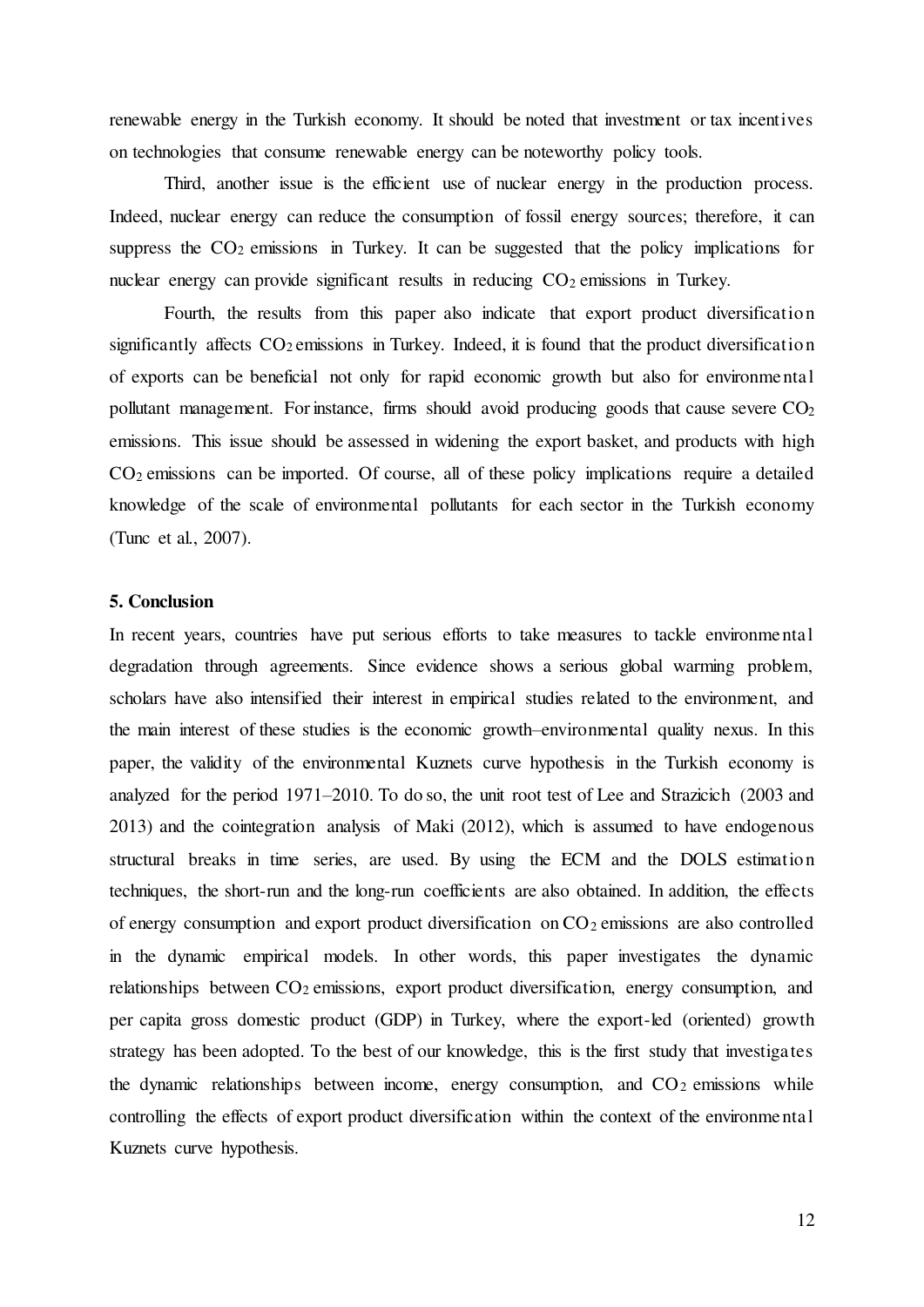The findings of this paper are threefold: First, it is observed that the environmental Kuznets curve hypothesis is valid in Turkey in both the short run and the long run over the period under concern. Second, the positive, but the inelastic impact of energy consumption on CO2 emissions is also obtained in the long run. Third, it is observed that a higher product diversification of export yields higher  $CO<sub>2</sub>$  emissions in Turkey in the long run; and actually, this is the novel contribution of the paper to the existing empirical literature.

Future research on the effects of export diversification (product and trading partner diversification) on  $CO<sub>2</sub>$  emissions and energy consumption can be conducted in other developing or developed countries. In addition, the effects of the sub-indexes of the export diversification (Theil) index (e.g., extensive margin and intensive margin) can also be considered within this context with different econometric tools.

# **References**

- [1] Aditya, A, Acharyya, R. Export diversification, composition, and economic growth: evidence from cross–country analysis. Journal of International Trade and Economic Development 2013; 22(7): 959–92.
- [2] Ageliki, A, Ioannis, P. Eurasian orientation and global trade integration: The case of Turkey. Eurasian Economic Review 2016; 6(2): 275–87.
- [3] Agosin, MR, Alvarez, R, Bravo–Ortega, C. Determinants of export diversification around the world: 1962–2000. World Economy 2012; 35(3): 295–315.
- [4] Akbostanci, E, Turut–Asik, S, Tunc, GI. The relationship between income and environment in Turkey: is there an Environmental Kuznets Curve? Energy Policy 2009; 37(3): 861–7.
- [5] Al–Marhubi, F. Export diversification and growth: an empirical investigation. Applied Economics Letters 2000; 7(9): 559–62.
- [6] Ang, JB. CO2 emissions, research, and technology transfer in China. Ecological Economics 2009; 68(10): 2658–65.
- [7] Ang, JB. Economic development, pollutant emissions and energy consumption in Malaysia. Journal of Policy Modeling 2008; 30(2): 271–8.
- [8] Apergis, N, Lau, MCK. Structural breaks and electricity prices: Further evidence on the role of climate policy uncertainties in the Australian electricity market. Energy Economics 2015; 52: 176–82.
- [9] Apergis, N, Payne, JE. Energy consumption and economic growth in Central America: evidence from a panel cointegration and error correction model. Energy Economics 2009; 31(3): 211–6.
- [10] Bento, JPC, Moutinho, V. CO<sub>2</sub> emissions, non-renewable and renewable electricity production, economic growth and international trade in Italy. Renewable and Sustainable Energy Reviews 2016; 55: 142–55.
- [11] Bilgili, F, Koçak, E, Bulut, U. The dynamic impact of renewable energy consumption on CO2 emissions: a revisited Environmental Kuznets Curve approach. Renewable and Sustainable Energy Reviews 2016; 54: 838–45.
- [12] Bölük G., Mert M. The renewable energy, growth and environmental Kuznets curve in Turkey: An ARDL approach. Renewable and Sustainable Energy Reviews 2015; 52: 587–95.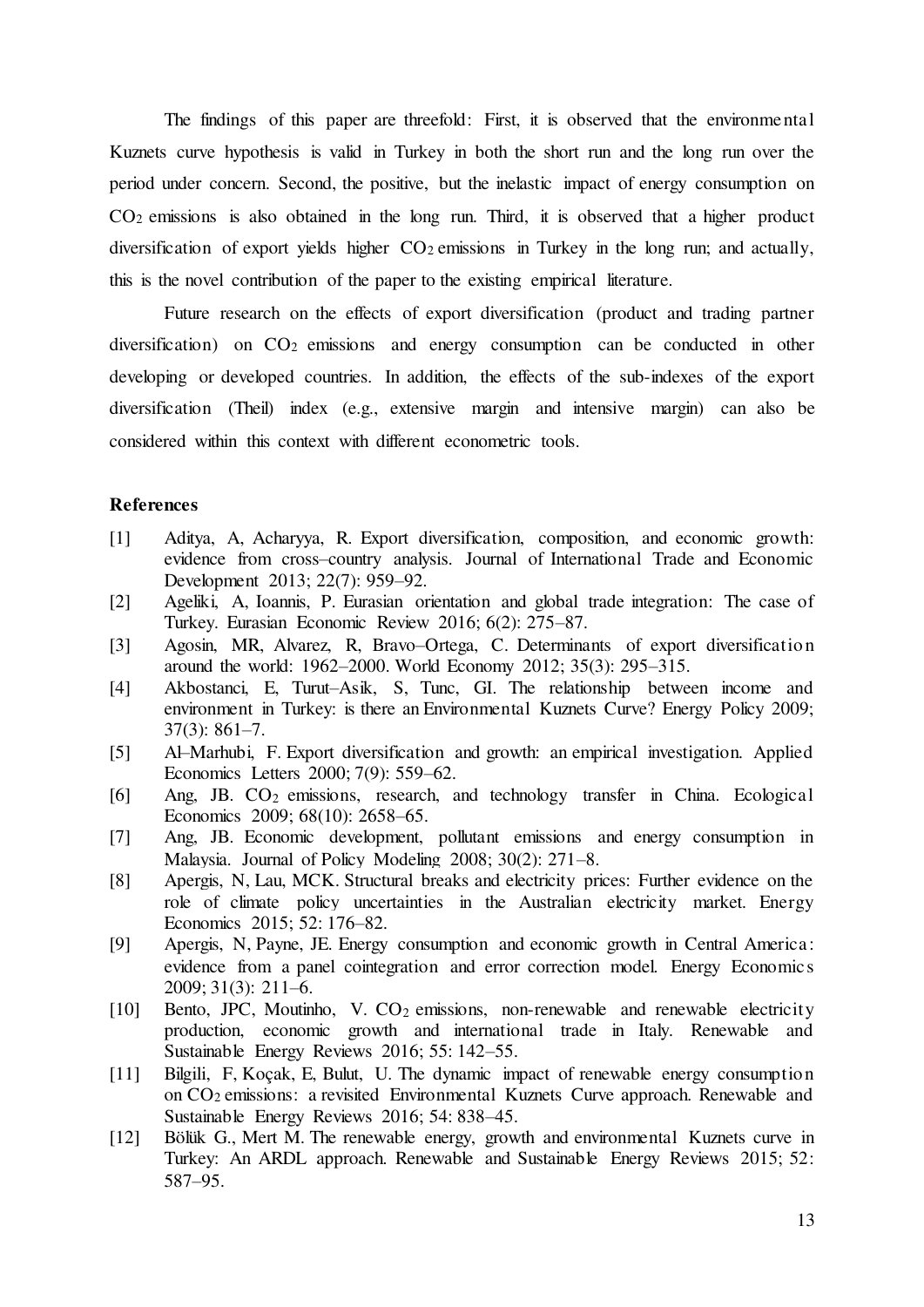- [13] Cadot, O, Celine, C, Strauss–Kahn, V. Export diversification: what's behind the hump? Review of Economics and Statistics 2011; 93(2): 590–605.
- [14] Can, M, Gozgor, G. Dynamic relationships among CO<sub>2</sub> emissions, energy consumption, economic growth, and economic complexity in France. Munich Personal RePEc Archive 2016; No: 70373.
- [15] De Pineres, SAG, Ferrantino, M. Export diversification and structural dynamics in the growth process: the case of Chile. Journal of Development Economics 1997; 52(2): 375– 91.
- [16] De Vita, G, Katircioglu, S, Altinay, L, Fethi, S, Mercan, M. Revisiting the environmental Kuznets curve hypothesis in a tourism development context. Environmental Science and Pollution Research 2015; 22(21): 16652–63.
- [17] Dinda, S, Coondoo, D. Income and emissions: a panel data-based cointegration analysis. Ecological Economics 2006; 57(2): 167–81.
- [18] Dogan, E, Turkekul, B. CO2 emissions, real output, energy consumption, trade, urbanization and financial development: Testing the EKC hypothesis for the USA. Environmental Science and Pollution Research 2016; 23(2): 1203–13.
- [19] Farhani, S, Ozturk, I. Causal relationship between CO2 emissions, real GDP, energy consumption, financial development, trade openness, and urbanization in Tunisia. Environmental Science and Pollution Research 2015; 22(20): 15663–76.
- [20] Fodha, M, Zaghdoud, O. Economic growth and pollutant emissions in Tunisia: an empirical analysis of the Environmental Kuznets Curve. Energy Policy 2010; 38(2): 1150–6.
- [21] Friedl, B, Getzner, M. Determinants of CO<sub>2</sub> emissions in a small open economy. Ecological Economics 2003; 45(1): 133–48.
- [22] Gozgor, G, Can, M. Does export product quality matter for  $CO<sub>2</sub>$  emissions? Evidence from China. Munich Personal RePEc Archive 2016a; No: 71873.
- [23] Gozgor, G, Can, M. Effects of the product diversification of exports on income at different stages of economic development. Eurasian Business Review 2016b; 6(2): 215– 35.
- [24] Grossman, GM, Krueger, AB. Economic growth and the environment. Quarterly Journal of Economics 1995; 110(2): 353–77.
- [25] Halicioglu, F. An econometric study of CO<sub>2</sub> emissions, energy consumption, income and foreign trade in Turkey. Energy Policy 2009; 37(3): 1156–64.
- [26] Heil, MT, Selden, TM. Panel stationarity with structural breaks: carbon emissions and GDP. Applied Economics Letters 1999; 6(4): 223–5.
- [27] Herzer, D, Nowak–Lehmann, FD. What does export diversification do for growth? An econometric analysis. Applied Economics 2006; 38(15): 1825–38.
- [28] Hesse, H. Export diversification and economic growth. International Bank for Reconstruction and Development / the World Bank Commission on Growth and Development Working Paper, No. 21, 2008, Washington, D.C.: World Bank.
- [29] Imbs, J, Wacziarg, R. Stages of diversification. American Economic Review 2003; 93(1): 63–86.
- [30] Itkonen, JVA. Problems estimating the carbon Kuznets curve. Energy 2012; 39(1): 274– 80.
- [31] Javid, M, Sharif, F. Environmental Kuznets Curve and financial development in Pakistan. Renewable and Sustainable Energy Reviews 2016; 54: 406–14.
- [32] Jayanthakumaran, K, Verma, R, Liu, Y. CO<sub>2</sub> emissions, energy consumption, trade and income: a comparative analysis of China and India. Energy Policy 2012; 42: 450–60.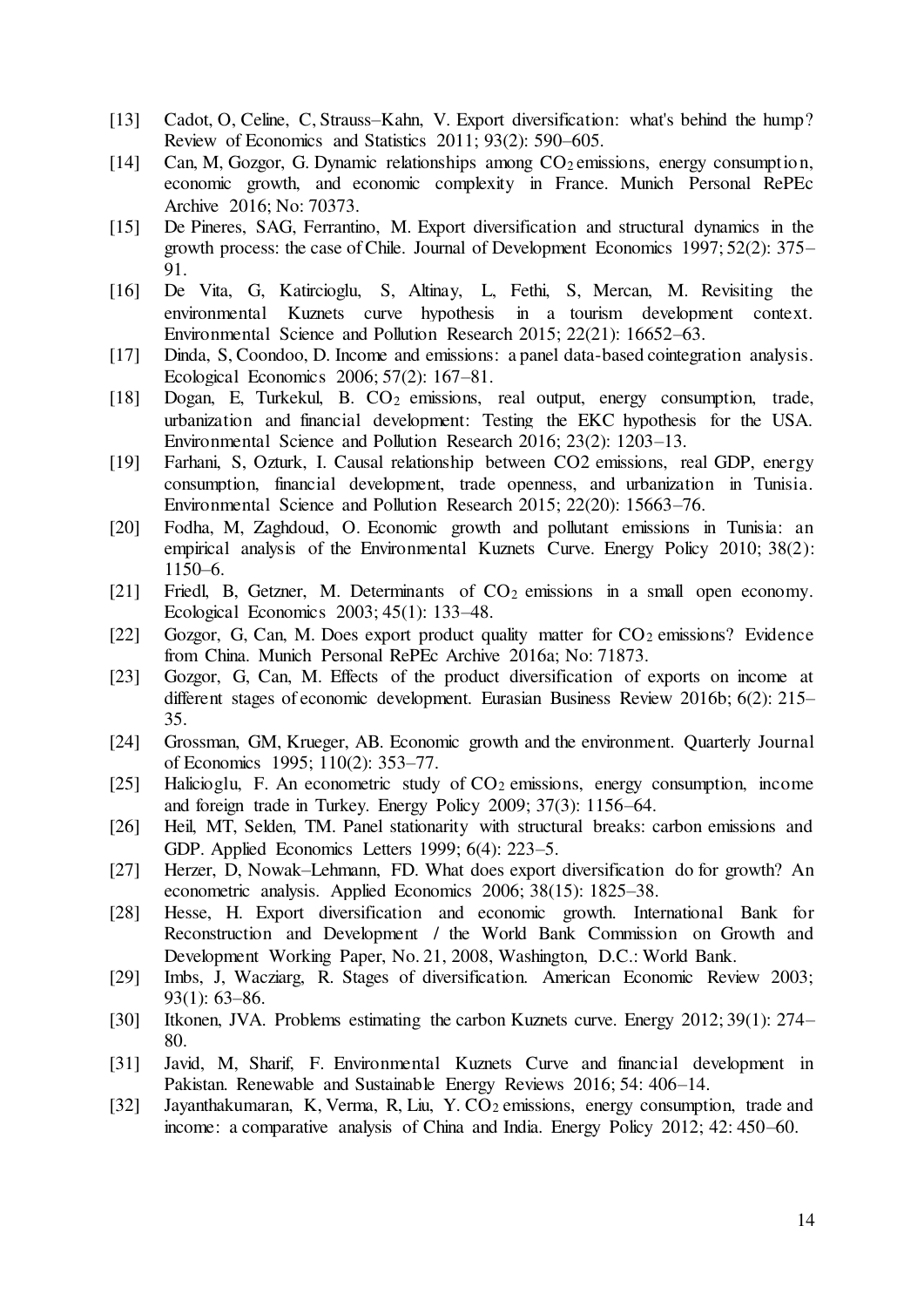- [33] Jebli, MB, Youssef, SB, Ozturk, I. Testing environmental Kuznets Curve hypothesis: the role of renewable and non-renewable energy consumption and trade in OECD countries. Ecological Indicators 2016; 60: 824–31.
- [34] Kaika, D, Zervas, E. The Environmental Kuznets Curve (EKC) theory—Part A: Concept, causes and the CO<sub>2</sub> emissions case. Energy Policy 2013a; 62: 1392–402.
- [35] Kaika, D, Zervas, E. The environmental Kuznets curve (EKC) theory. Part B: Critical issues. Energy Policy 2013b; 62: 1403–11.
- [36] Kanjilal, K, Ghosh, S. Environmental Kuznets's Curve for India: evidence from tests for cointegration with unknown structural breaks. Energy Policy 2013; 56: 509–15.
- [37] Katircioglu, ST. Testing the tourism-induced EKC hypothesis: the case of Singapore. Economic Modelling 2014; 41: 383–91.
- [38] Klinger, B, Lederman, D. Diversification, innovation, and imitation inside the global technology frontier. World Bank Policy Research Working Paper, No. 3872, 2006, Washington, D.C.: World Bank.
- [39] Lean, HH, Smyth, R. CO<sub>2</sub> emissions, electricity consumption and output in ASEAN. Applied Energy 2010; 87(6): 1858–64.
- [40] Lee, J, Strazicich, MC. Minimum Lagrange multiplier unit root test with two structural breaks. Review of Economics and Statistics 2003; 85(4): 1082–9.
- [41] Lee, J, Strazicich, MC. Minimum LM unit root test with one structural break. Economics Bulletin 2013; 33(4): 2483–92.
- [42] Ling, CH, Ahmed, K, Binti Muhamad, R, Shahbaz, M. Decomposing the tradeenvironment nexus for Malaysia: What do the technique, scale, composition, and comparative advantage effect indicate?. Environmental Science and Pollution Research 2015; 22(24): 20131–42.
- [43] Maki, D. Tests for cointegration allowing for an unknown number of breaks. Economic Modelling 2012; 29(5): 2011–5.
- [44] Managi, S, Jena, PR. Environmental productivity and Kuznets Curve in India. Ecological Economics 2008; 65(2): 432–40.
- [45] Narayan, PK, Narayan, S. Carbon dioxide emission and economic growth: panel data evidence from developing countries. Energy Policy 2010; 38(1): 661–6.
- [46] Nasir, M, Rehman, FU. Environmental Kuznets Curve for carbon emissions in Pakistan: an empirical investigation. Energy Policy 2011; 39(3): 1857–64.
- [47] Omri, A. An international literature survey on energy–economic growth nexus: evidence from country-specific studies. Renewable and Sustainable Energy Reviews 2014; 38: 951–9.
- [48] Onafowora, OA, Owoye, O. Bound testing approach to analysis of the Environment Kuznets Curve hypothesis. Energy Economics 2014; 44: 47–62.
- [49] Ozcan, B. The nexus between carbon emissions, energy consumption and economic growth in Middle East countries: a panel data analysis. Energy Policy 2013; 62: 1138– 47.
- [50] Ozturk I. A literature survey of energy growth nexus. Energy Policy 2010; 38(1): 340– 9.
- [51] Ozturk, I, Al-Mulali, U, Saboori, B. Investigating the environmental Kuznets curve hypothesis: The role of tourism and ecological footprint. Environmental Science and Pollution Research 2016; 23(2): 1916–28.
- [52] Pao, H–T, Tsai, C–M. CO2 Emissions, energy consumption and economic growth in BRIC countries. Energy Policy 2010; 38(12): 7850–60.
- [53] Papageorgiou, C, Spatafora, N. Economic diversification in LICs: stylized facts and macroeconomic implication. IMF Staff Discussion Notes 12/13, 2012, Washington, D.C.: International Monetary Fund.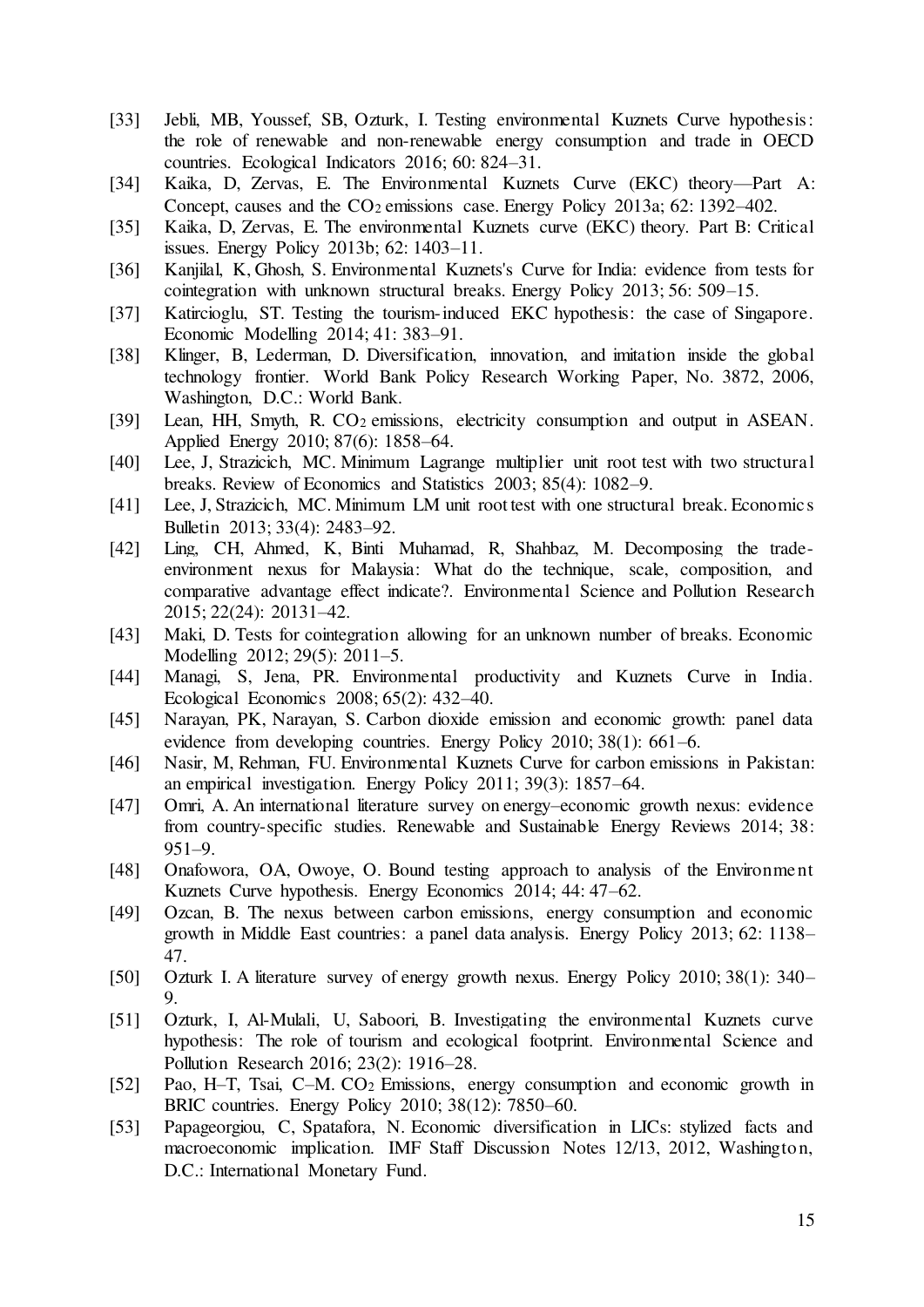- [54] Payne JE. A survey of the electricity consumption–growth literature. Applied Energy 2010; 87(3): 723–31.
- [55] Romero–Avila, D. Questioning the empirical basis of the environmental Kuznets curve for CO<sub>2</sub>: new evidence from a panel stationary test robust to multiple breaks and crossdependence. Ecological Economics 2008; 64(3): 559–74.
- [56] Saboori, B, Sulaiman, J. CO<sub>2</sub> emissions, energy consumption and economic growth in Association of Southeast Asian Nations (ASEAN) countries: a cointegration approach. Energy 2013; 55: 813–22.
- [57] Song, T, Zheng, T, Tong, L. An empirical test of the Environmental Kuznets Curve in China: a panel cointegration approach. China Economic Review 2008; 19(3): 381–92.
- [58] Soytas, U, Sari, R, Ewing, BT. Energy consumption, income and carbon emissions in the United States. Ecological Economics 2007; 62(3–4): 482–9.
- [59] Soytas, U, Sari, R. Energy consumption, economic growth, and carbon emissions: challenges faced by an EU candidate member. Ecological Economics 2009; 68(6): 1667–75.
- [60] Stock, J, Watson, MW. A simple estimator of cointegrating vectors in higher order integrated systems. Econometrica 1993; 61(4): 783–820.
- [61] Strazicich, MC, Lee, J, Day, E. Are incomes converging among OECD countries? Time series evidence with two structural breaks. Journal of Macroeconomics 2004; 26(1): 131–45.
- [62] Tang, CF, Tan BW. The impact of energy consumption, income and foreign direct investment on carbon dioxide emissions in Vietnam. Energy 2015; 79: 447–54.
- [63] Tunc, GI, Turut–Asik, S, Akbostanci, E.  $CO_2$  emissions vs.  $CO_2$  responsibility: an inputoutput approach for the Turkish economy. Energy Policy 2007; 35(2): 855–68.
- [64] Tutulmaz O. Environmental Kuznets Curve time series application for Turkey: Why controversial results exist for similar models? Renewable and Sustainable Energy Reviews 2015; 50: 73–81.
- [65] Wang, Y, Zhang, X, Kubota, J, Zhu, X, Lu, G. A semi-parametric panel data analysis on the urbanization-carbon emissions nexus for OECD countries. Renewable and Sustainable Energy Reviews 2015; 48: 704–9.
- [66] Yang, G, Sun, T, Wang, J, Li, X. Modeling the nexus between carbon dioxide emissions and economic growth. Energy Policy 2015; 86: 104–17.
- [67] Zhang, X–P, Cheng, X–M. Energy consumption, carbon emission, and economic growth in China. Ecological Economics 2009; 68(3): 2706–12.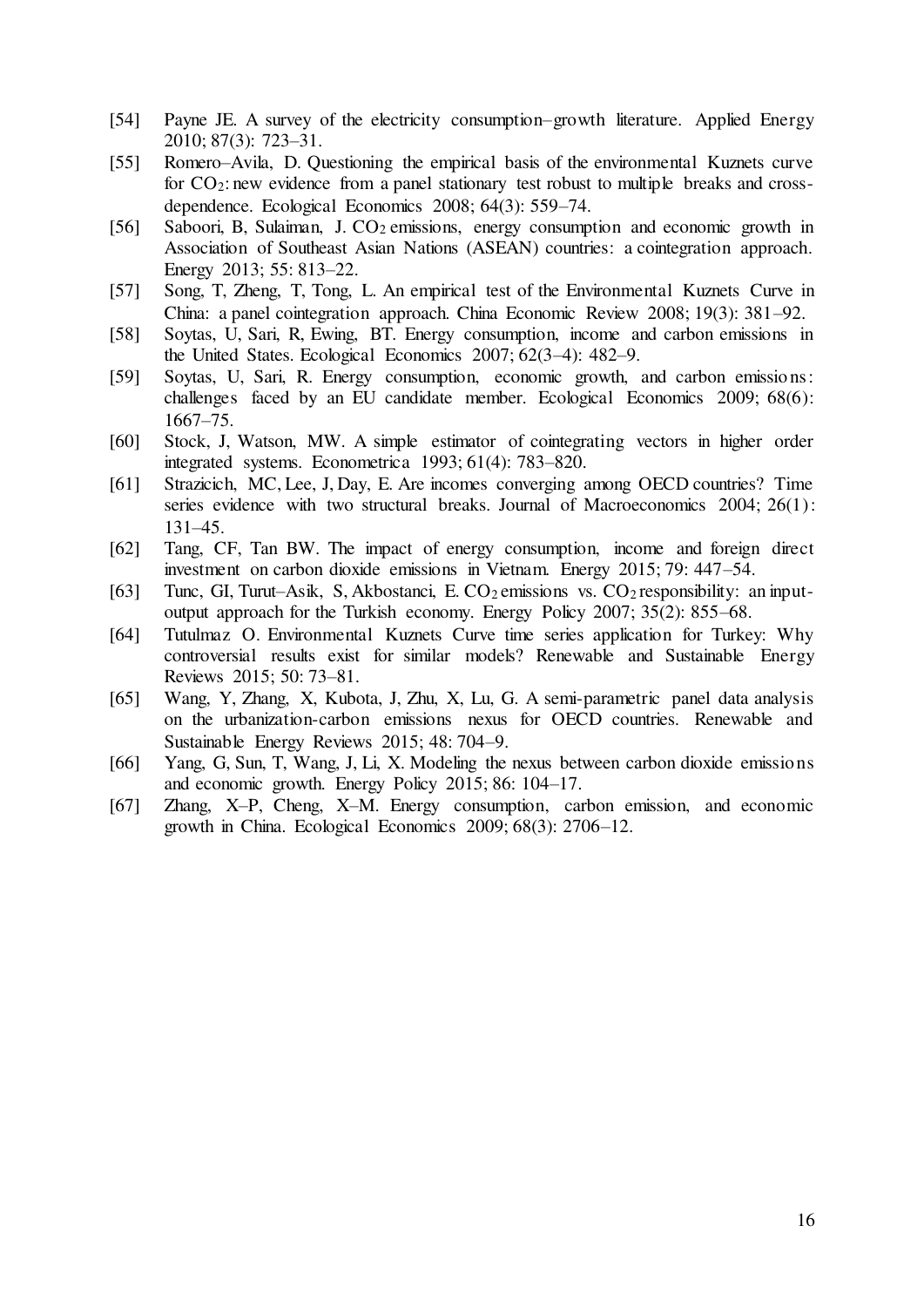| Panel A: Two structural breaks     |           |            |          |          |     |                    |                                                   |             |     |
|------------------------------------|-----------|------------|----------|----------|-----|--------------------|---------------------------------------------------|-------------|-----|
| Variables                          | LM        | (1%)<br>CV | CV(5%)   | CV(10%)  | Lag | <b>Break Dates</b> | Variables                                         | LM          | Lag |
| Log Real GDP per Capita            | $-3.606*$ | $-4.916$   | $-3.808$ | $-3.132$ |     | 1979, 2002         | $\Delta$ Log Real GDP per Capita                  | $-6.792***$ |     |
| Log Squared Real GDP per Capita    | $-3.696*$ | $-4.916$   | $-3.808$ | $-3.132$ |     | 1979. 2003         | $\Delta$ Log Squared Real GDP per Capita          | $-6.903***$ |     |
| $Log CO2 Emissions per Capita$     | $-3.580*$ | $-4.916$   | $-3.808$ | $-3.132$ |     | 1982, 2000         | $\Delta$ Log CO <sub>2</sub> Emissions per Capita | $-6.297***$ |     |
| Log Energy Consumption per Capita  | $-3.573*$ | $-4.916$   | $-3.808$ | $-3.132$ |     | 1976.2008          | $\Delta$ Log Energy Consumption per Capita        | $-6.827***$ |     |
| Log Export Product Diversification | $-2.683$  | $-4.916$   | $-3.808$ | $-3.132$ |     | 1976, 1987         | $\Delta$ Log Export Product Diversification       | $-5.876***$ |     |

Table 1 Results of the Minimum Lagrange Multiplier (LM) Unit Root Tests of Lee and Strazicich (2003 and 2013)

Notes: The table shows the results of the unit root test of Lee and Strazicich (2003), and the results include break on the level. Null hypothesis: the series have unit root. The optimal number of lag is selected by the Akaike Information Criteria (AIC). The maximum number of lag is 3. Trimmer rate is defined as 0.10. CV: Critical Values. \*\*\* and \* indicate the rejection of the null hypothesis at the 1% and 10% significance levels.

| Panel B: One structural break            |          |            |          |                  |          |            |                                                   |             |     |
|------------------------------------------|----------|------------|----------|------------------|----------|------------|---------------------------------------------------|-------------|-----|
| Variables                                | LM       | (1%)<br>CV | CV(5%)   | $(10\%)$<br>CV ( | Lag      | Break Date | Variables                                         | LM          | Lag |
| Log Real GDP per Capita                  | $-3.347$ | $-5.121$   | $-4.011$ | $-3.468$         |          | 1979       | $\Delta$ Log Real GDP per Capita                  | $-6.280***$ |     |
| Log Squared Real GDP per Capita          | $-3.323$ | $-5.121$   | $-4.011$ | $-3.468$         | $\theta$ | 1979       | $\Delta$ Log Squared Real GDP per Capita          | $-6.264***$ |     |
| Log CO <sub>2</sub> Emissions per Capita | $-3.402$ | $-5.121$   | $-4.011$ | $-3.468$         | $\theta$ | 2000       | $\Delta$ Log CO <sub>2</sub> Emissions per Capita | $-6.218***$ |     |
| Log Energy Consumption per Capita        | $-3.335$ | $-5.121$   | $-4.011$ | $-3.468$         | $\Omega$ | 1976       | $\Delta$ Log Energy Consumption per Capita        | $-6.624***$ |     |
| Log Export Product Diversification       | $-2.077$ | $-5.121$   | $-4.011$ | $-3.468$         |          | 1976       | $\Delta$ Log Export Product Diversification       | $-5.168***$ |     |

Notes: The table shows the results of the unit root test of Lee and Strazicich (2013), and the results include break on the level. Null hypothesis: the series have unit root. The optimal number of lag is selected by the AIC. The maximum number of lag is 3. Trimmer rate is defined as 0.10. CV: Critical Values. \*\*\* indicates the rejection of the null hypothesis at the 1% significance level.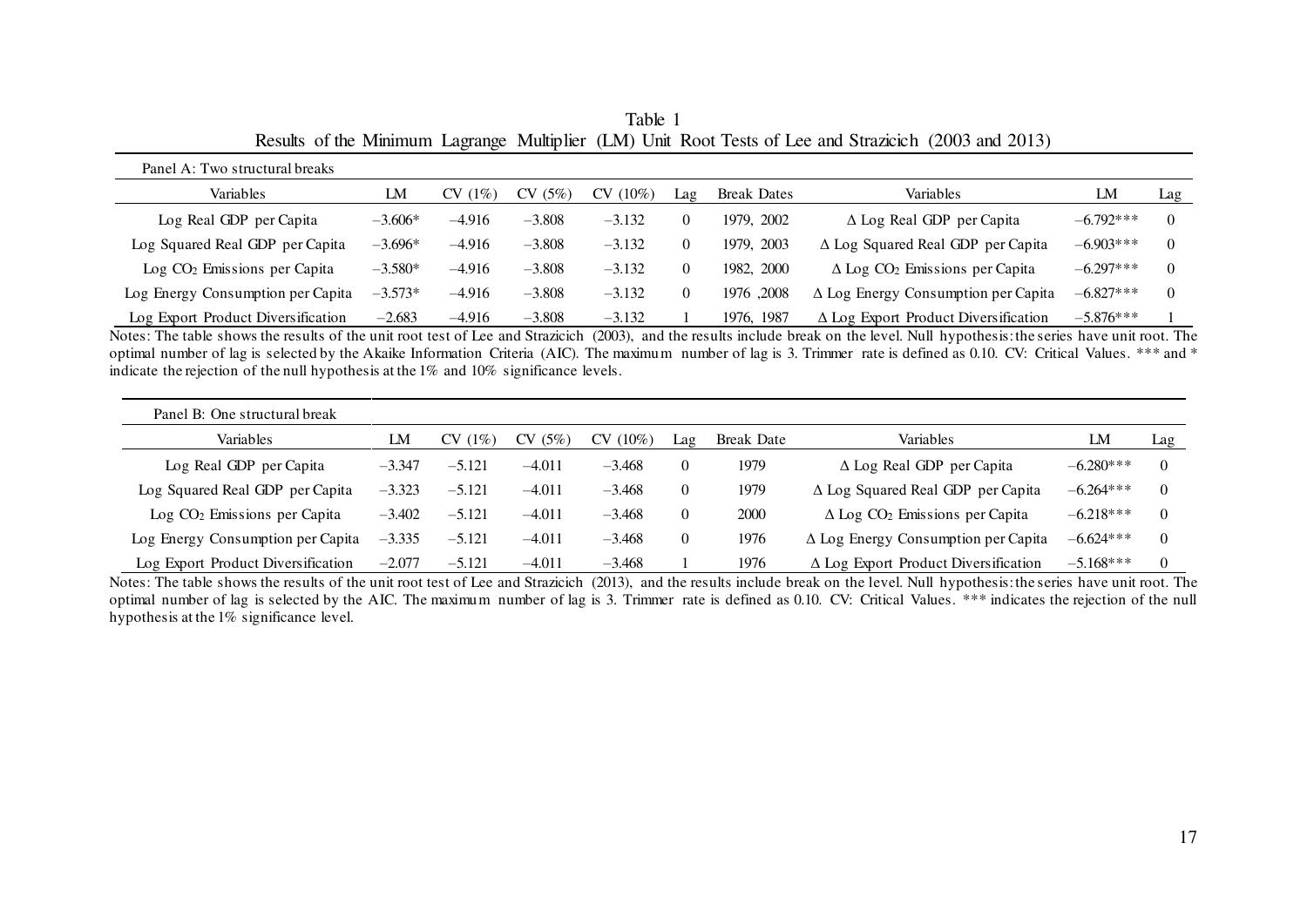| Table 2                                                                                                 |
|---------------------------------------------------------------------------------------------------------|
| Results of the Cointegration Test of Maki (2012):                                                       |
| $CO2 Emissions - GDP$ per Capita – Squared GDP per Capita – Energy Consumption – Export Diversification |

| Cointegration among Variables | <b>Test Statistics</b> | $CV(1\%)$ | (5%)     | $(10\%)$<br>CV | <b>Break Dates</b> |
|-------------------------------|------------------------|-----------|----------|----------------|--------------------|
| Model 1                       | $-7.465***$            | $-6.303$  | $-5.839$ | $-5.575$       | 1984, 2000         |
| Model 2                       | $-8.764***$            | $-6.556$  | $-6.055$ | $-5.805$       | 1984, 1989         |
| Model 3                       | $-8.862***$            | $-7.756$  | $-7.244$ | $-6.964$       | 1984, 1990         |
| Model 4                       | $-8.629***$            | $-8.167$  | $-7.638$ | $-7.381$       | 1987, 1993         |

Notes: The table shows the results of the four models of the cointegration test of Maki (2012). The null hypothesis: there is no cointegration among the series, and the alternative hypothesis is cointegration with *i* breaks. The maximum number of breaks is 3. Trimmer rate is defined as 0.10. CV: Critical Values. Critical values are based on the b ootstrapped values of Table 1 in Maki (2012). \*\*\* indicates the rejection of the null hypothesis at the 1% significance level.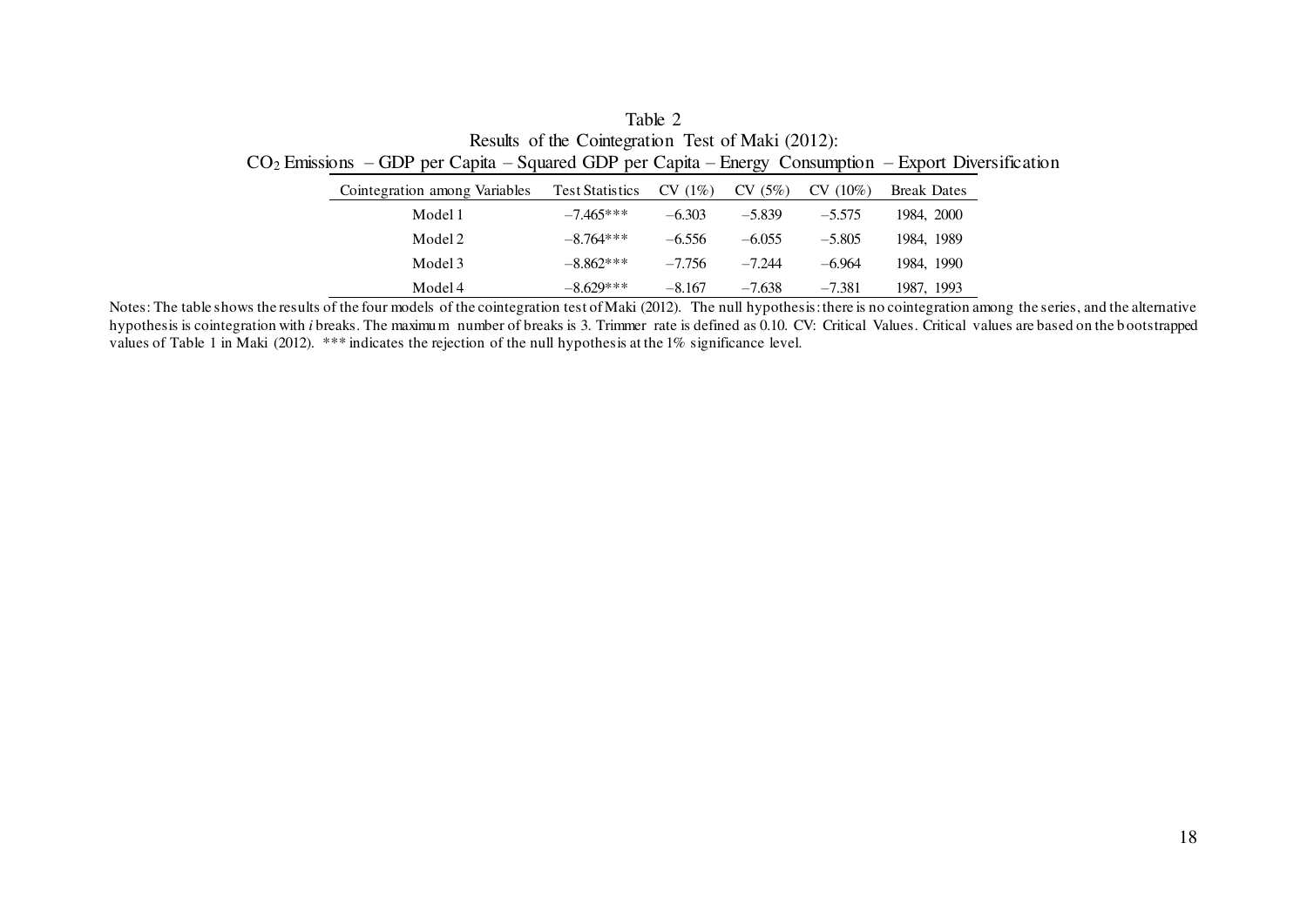| Dependent Variable:                | Log CO <sub>2</sub> Emissions per Capita |
|------------------------------------|------------------------------------------|
| Log Real GDP per Capita            | 7.530 $(2.101)$ ***                      |
| Log Squared Real GDP per Capita    | $-0.942$ $(0.257)$ ***                   |
| Log Energy Consumption per Capita  | $0.611 (0.234)$ **                       |
| Log Export Product Diversification | $-0.046$ $(0.014)$ ***                   |
| D1982                              | $0.018$ $(0.006)$ ***                    |
| D <sub>2000</sub>                  | $-0.009$ $(0.004)$ **                    |
| <b>Constant Term</b>               | $-16.41(3.686)$ ***                      |
| Observations                       | 37                                       |
| Adjusted $R^2$                     | 0.996                                    |
| Leads and Lags                     | (1,1)                                    |
| Standard Error of Regression       | 0.007                                    |
| Durbin-Watson Statistics           | 2.106                                    |
| Long-run Variance                  | 0.409                                    |
| Sum Squared Residuals (SSR)        | 0.001                                    |

Table 3 Results of the Dynamic Ordinary Least Squares (DOLS) Estimations for the Long-run Coefficients

Notes: Selection of break dates is based on the results of the unit root tests of Lee and Strazicich (2003, 2013). The Heteroskedasticity and Autocorrelation Consistent (HAC) standard errors (Bartlett kernel, Newey–West fixed bandwidth = 4.0000) are in parentheses. \*\*\* and \*\* indicate statistical significance at the 1% and 5% levels, respectively.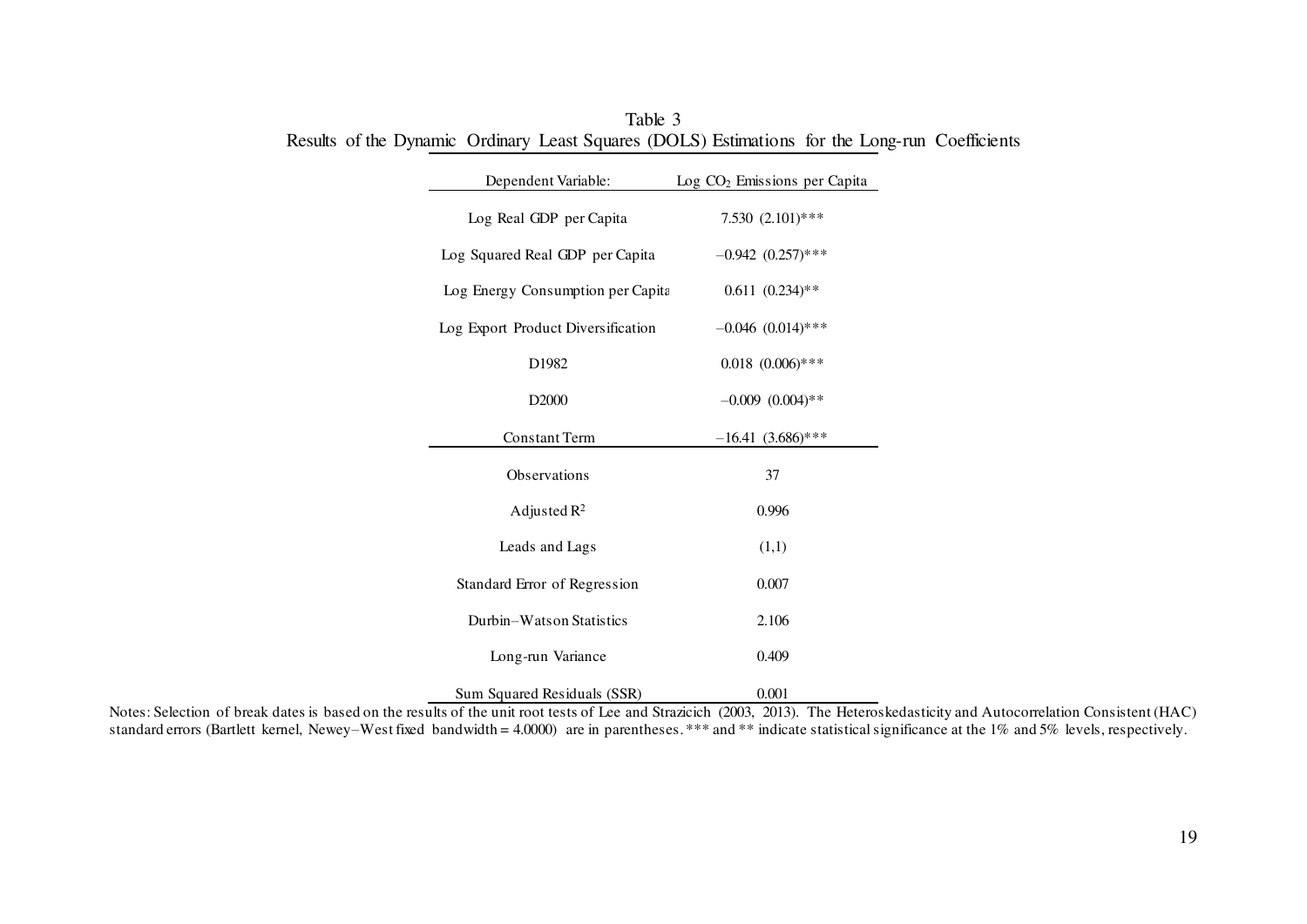| Dependent Variable:                                      | $\Delta$ Log $CO2$ Emissions per Capita |  |  |  |
|----------------------------------------------------------|-----------------------------------------|--|--|--|
| Error Correction Term (ECT)                              | $-0.263$ $(0.129)$ **                   |  |  |  |
| $\Delta$ Lagged Log CO <sub>2</sub> Emissions per Capita | 0.252(0.372)                            |  |  |  |
| ALagged Log Real GDP per Capita                          | $14.46$ $(7.065)$ **                    |  |  |  |
| ALagged Log Squared Real GDP per Capita                  | $-2.001(0.951)$ **                      |  |  |  |
| ALagged Log Energy Consumption                           | 0.113(0.482)                            |  |  |  |
| ALagged Log Export Product Diversification               | $-0.033(0.066)$                         |  |  |  |
| <b>Constant Term</b>                                     | $0.009$ $(0.004)$ **                    |  |  |  |
| Observations                                             | 38                                      |  |  |  |
| Adjusted $\mathbb{R}^2$                                  | 0.036                                   |  |  |  |

Table 4 Results of the Error Correction Model (ECM) Estimations for Short-run Coefficients

Notes: The optimal number of lag length is selected by the Schwarz Information Criteria (SIC). The standard errors are in parentheses. \*\* indicates statistical significance at the 5% level.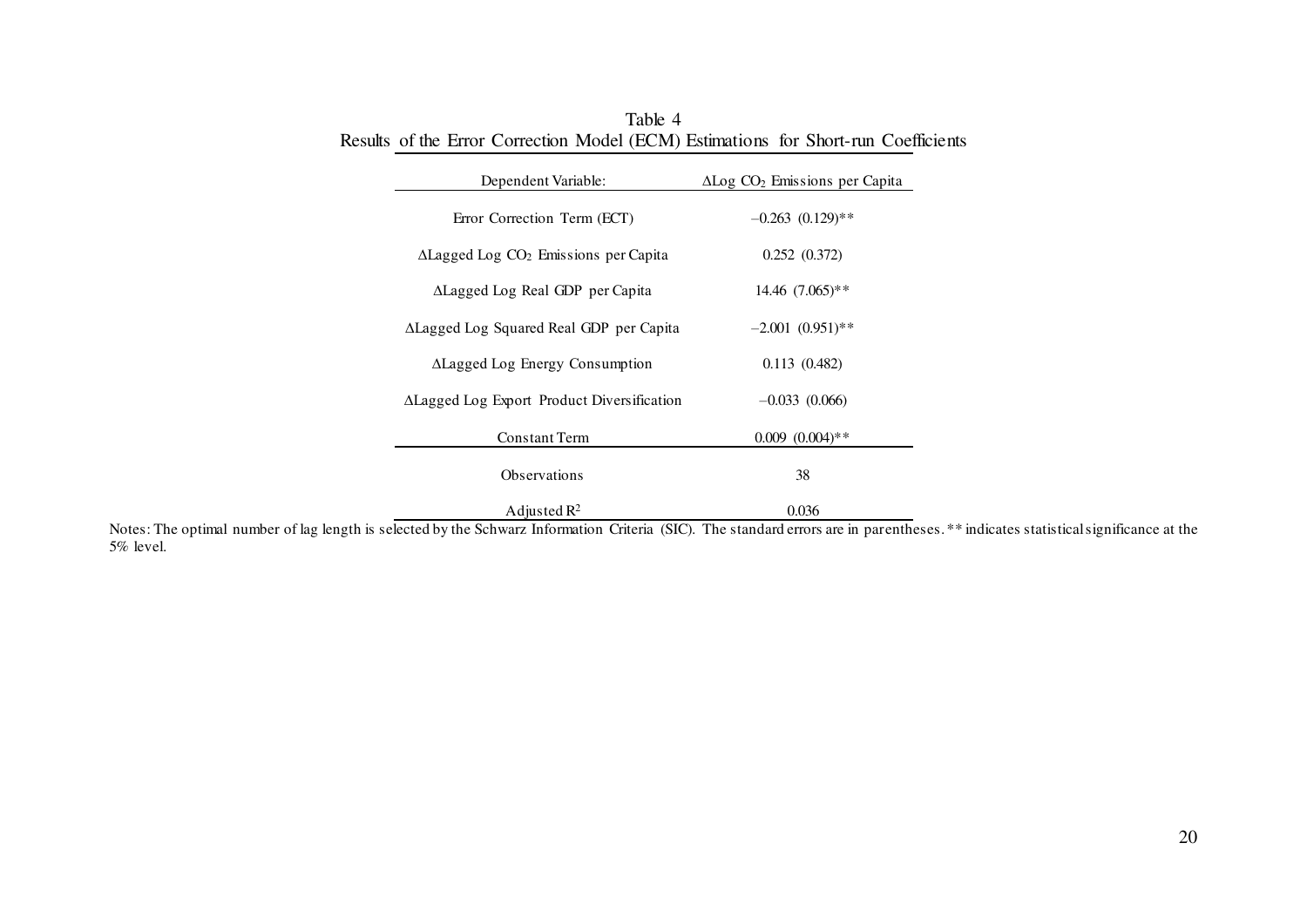| Table 5                                                      |                     |                     |                      |                    |                        |                       |  |  |  |
|--------------------------------------------------------------|---------------------|---------------------|----------------------|--------------------|------------------------|-----------------------|--|--|--|
| Results of the Granger Causality/Block Exogeneity Wald Tests |                     |                     |                      |                    |                        |                       |  |  |  |
| Dependent                                                    | $\Delta$ Log        | $\Delta$ Log        | <b>ALog Squared</b>  | $\Delta$ Log       | $\Delta$ Log           | Overall               |  |  |  |
| Variable:                                                    | $CO2$ Emissions     | GDP per Capita      | GDP per Capita       | Energy Consumption | Export Diversification | Chi-square Statistics |  |  |  |
| $\Delta$ Log $CO2$ Emissions:                                |                     | $7.272***$ [0.0070] | $7.664***$ [0.0056]  | $0.012$ [0.9112]   | 1.370 [0.2418]         | $11.90**$ [0.0180]    |  |  |  |
| ALog GDP per Capita:                                         | $0.561$ [0.4537]    |                     | 1.330 [0.2488]       | $0.001$ [0.9683]   | $0.039$ [0.8416]       | 2.338 [0.6738]        |  |  |  |
| ΔLog Squared GDP per Capita:                                 | $0.547$ [0.4593]    | 1.173 [0.2787]      |                      | $0.0005$ [0.9807]  | $0.041$ [0.8386]       | 2.270 [0.6861]        |  |  |  |
| ALog Energy Consumption:                                     | $7.777***$ [0.0053] | $8.411***$ [0.0037] | $9.003$ *** [0.0027] |                    | 1.423 [0.2329]         | $21.04***$ [0.0003]   |  |  |  |
| ALog Export Diversification:                                 | $0.732$ [0.3921]    | $0.049$ $[0.8244]$  | 0.032 [0.8580]       | $0.637$ [0.4245]   |                        | 2.859 [0.5816]        |  |  |  |

Notes: The optimal number of lag length is selected by the Schwarz Information Criteria (SIC). The probability values are in brackets. \*\*\* and \*\* indicate the rejection of the null hypothesis at the 1% and the 5% significance levels, respectively.